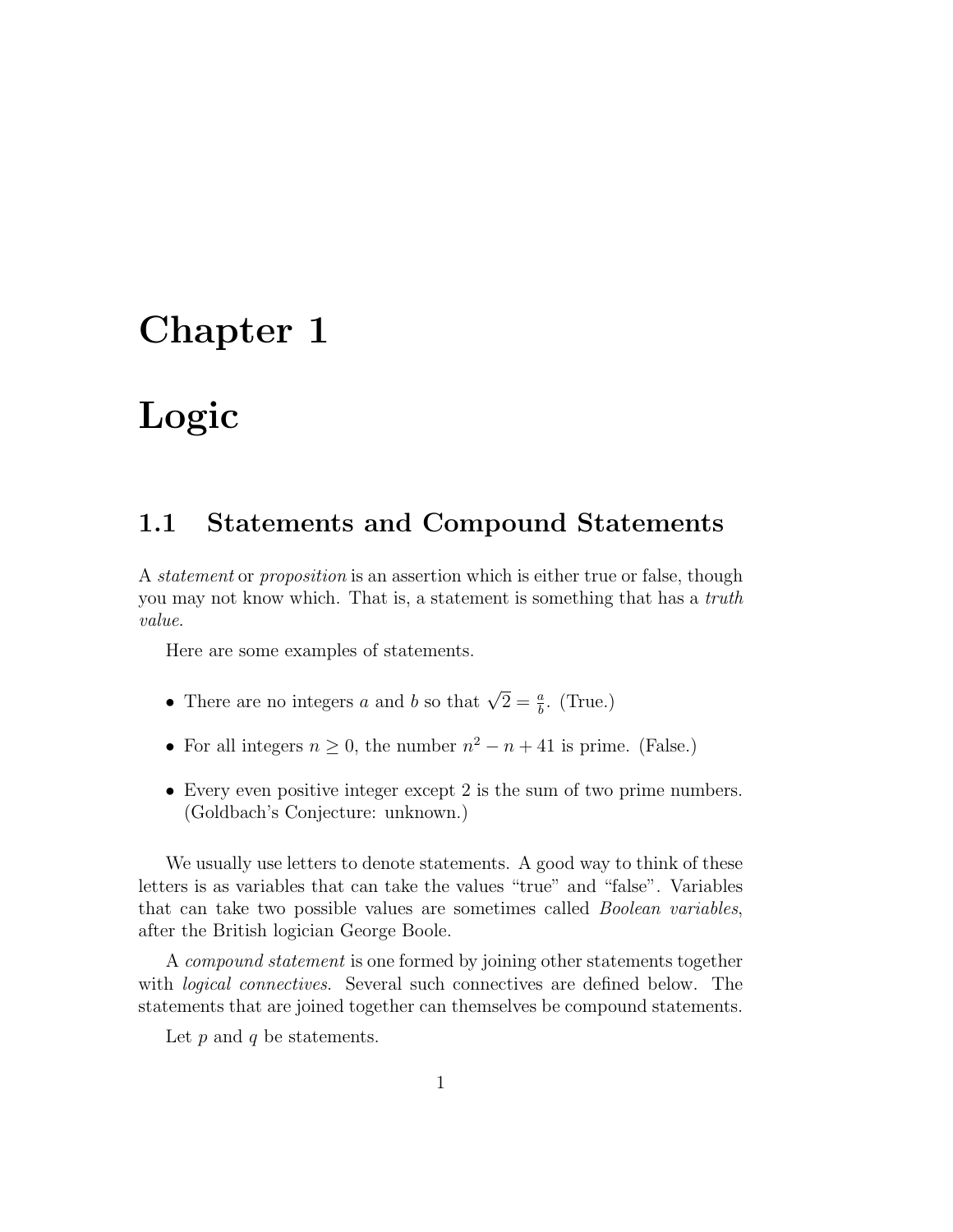The conjunction of p and q (read: p and q) is the statement  $p \wedge q$ which asserts that  $p$  and  $q$  are both true. Notice that the wedge symbol looks vaguely like the letter "n" in and.

The disjunction of p and q (read: p or q) is the statement  $p \vee q$  which asserts that either  $p$  is true, or  $q$  is true, or both are true. Notice that this is the inclusive sense of the word "or". Also, the vee symbol looks vaguely like the letter "r" in or.

The **implication**  $p \rightarrow q$  (read: p **implies** q, or if p then q) is the statement which asserts that if  $p$  is true, then  $q$  is also true. We agree that  $p \rightarrow q$  is true when p is false. The statement p is called the *hypothesis* of the implication, and the statement  $q$  is called the *conclusion* of the implication.

The biconditional or double implication  $p \leftrightarrow q$  (read: p if and only if q) is the statement which asserts that p and q if p is true, then q is true, and if q is true then p is true. Put differently,  $p \leftrightarrow q$  asserts that p and q have the same truth value.

A truth table gives the truth values of a statement for all possible combinations of truth values of the other statements from which it is made. Here and elsewhere, 0 and 1 will represent the truth values "false" and "true", respectively.

| $p_{\parallel}$ |  | $q   p \wedge q   p \vee q   p \rightarrow q   p \leftrightarrow q$ |  |
|-----------------|--|---------------------------------------------------------------------|--|
|                 |  |                                                                     |  |
|                 |  |                                                                     |  |
|                 |  |                                                                     |  |
|                 |  |                                                                     |  |

#### Examples.

- " $(e < \pi) \wedge (57 \text{ is prime})$ " is false because " $(57 \text{ is prime})$ " is false.
- " $(\sqrt{2} \text{ is rational}) \vee (\frac{1+\sqrt{5}}{2} < 2)$ " is true because " $(\frac{1+\sqrt{5}}{2} < 2)$ " is true ( $\sqrt{2}$  is rational)  $\sqrt{2}$  is  $\sqrt{2}$  is true be (the statement " $(\sqrt{2}$  *is rational*)" is false).
- $((5^2 < 0) \rightarrow (1 < 2)$ " is true because the hypothesis  $((5^2 < 0)$ " is false.
- " $(1 < 2) \rightarrow (5^2 < 0)$ " is false because the hypothesis is true and the conclusion is false. This example demonstrates that  $p \to q$  and  $q \to p$ are not the same.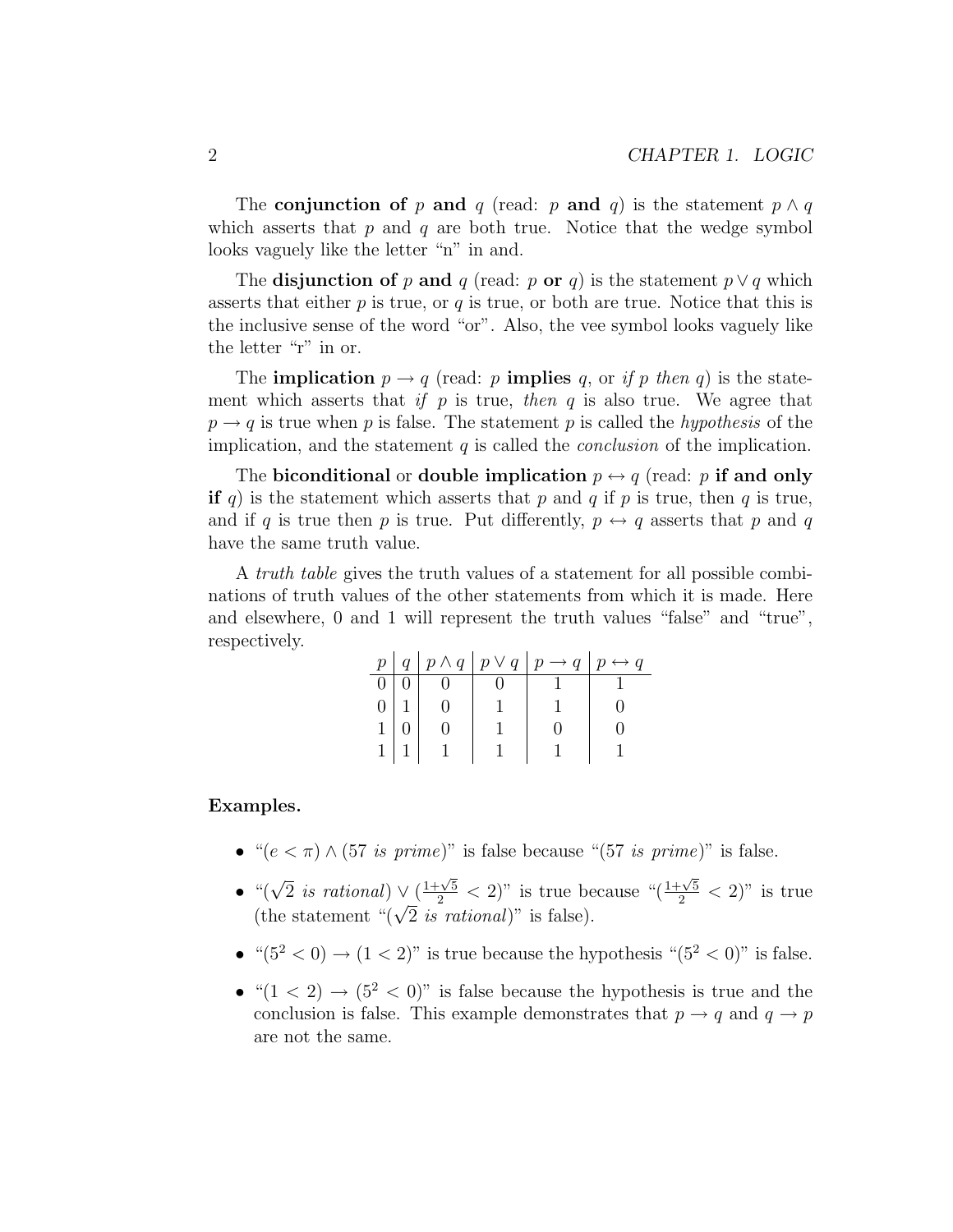#### 1.2. NEGATION OF STATEMENTS 3

• " $(1 = 2) \leftrightarrow (the \ number \ of \ primes \ is \ finite)$ " is true because both " $(1 = 2)$ " and "(the number of primes is finite)" are false.

## 1.2 Negation of Statements

The **negation** of a statement p (read: **not** p) is the statement  $\neg p$  which asserts that p is not true. Sometimes it is helpful to think of  $\neg p$  as asserting "*it is not the case that p is true*". Thus,  $\neg p$  is false when p is true, and true when  $p$  is false.

$$
\begin{array}{c|c}\np & \neg p \\
\hline\n0 & 1 \\
1 & 0\n\end{array}
$$

Notice that " $\neg$ " is not a logical connective. It does not join two statements together. Instead, it applies to a single (possibly compound) statement.

Negation has precedence over logical connectives. Thus  $\neg p \lor q$  means  $(\neg p) \vee q$ .

The negation of  $\neg p$  is the statement with the opposite truth value as  $\neg p$ , thus  $\neg(\neg p)$  is just another name for p.

The negation of  $p \wedge q$  asserts "it is not the case that p and q are both true". Thus,  $\neg(p \land q)$  is true exactly when one or both of p and q is false, that is, when  $\neg p \lor \neg q$  is true.

Similarly,  $\neg(p \lor q)$  can be seen to the same as  $\neg p \land \neg q$ .

Our reasoning can be checked on the truth tables below. Observe that the pairs of statements in question have the same truth value given any combination of possible truth values of  $p$  and  $q$ .

| p | q |  | $\neg p \mid \neg q \mid p \wedge q \mid \neg (p \wedge q) \mid \neg p \vee \neg q \mid p \vee q \mid \neg (p \vee q) \mid \neg p \wedge \neg q$ |  |  |
|---|---|--|--------------------------------------------------------------------------------------------------------------------------------------------------|--|--|
|   |   |  |                                                                                                                                                  |  |  |
|   |   |  |                                                                                                                                                  |  |  |
|   |   |  |                                                                                                                                                  |  |  |
|   |   |  |                                                                                                                                                  |  |  |

To find the negation of  $p \rightarrow q$ , we return to its description. The statement is false only when p is true and q is false. Therefore  $\neg(p \lor q)$  is the same as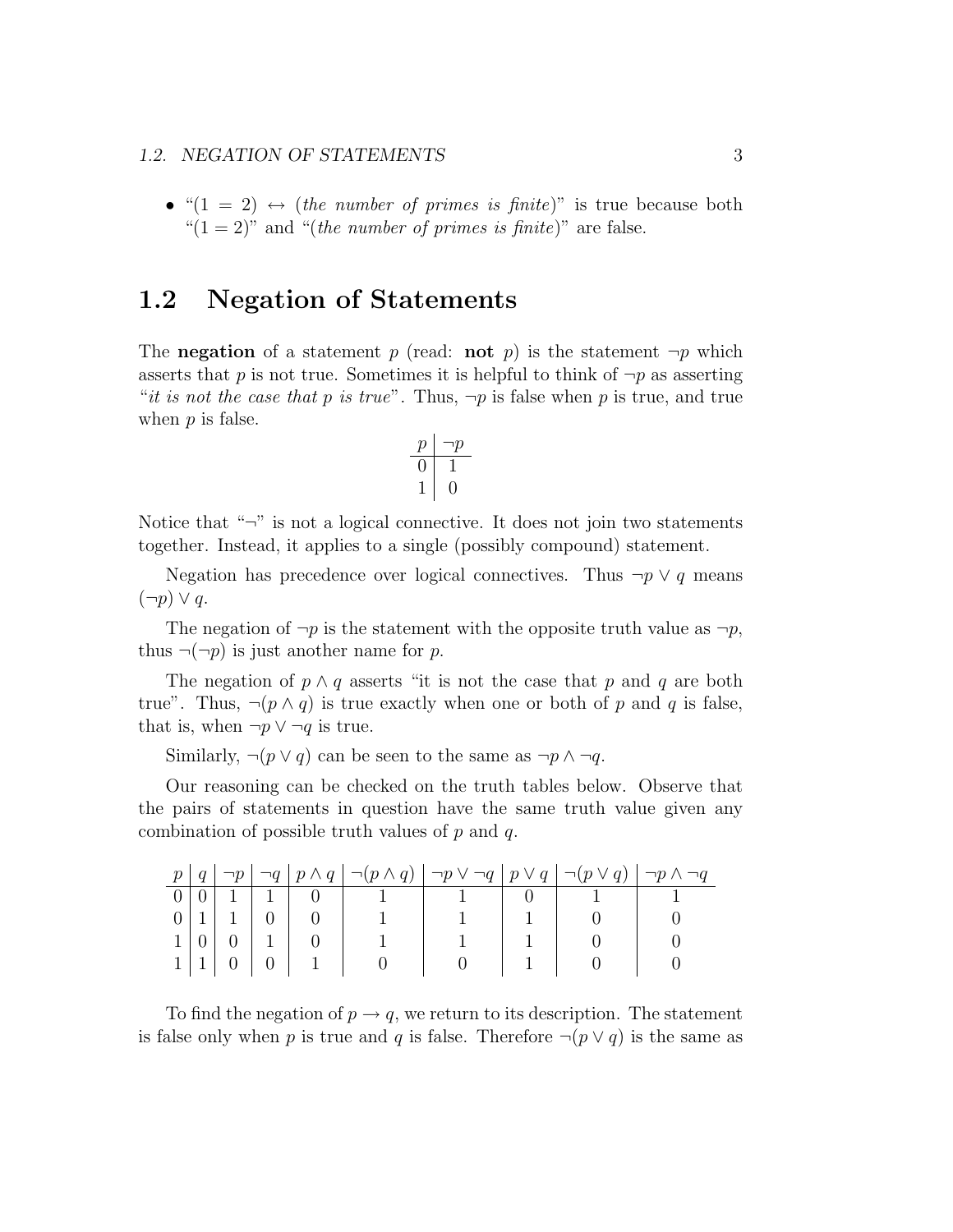$p \wedge \neg q$ . Using the same reasoning, or by negating the negation, we can see that  $p \to q$  is the same as  $\neg p \lor q$ .

|  |                                                                              |  | $p   q   \neg p   \neg q   p \rightarrow q   \neg (p \rightarrow q)   p \land \neg q$ |  |
|--|------------------------------------------------------------------------------|--|---------------------------------------------------------------------------------------|--|
|  | 0 0 1 1 1                                                                    |  |                                                                                       |  |
|  | $\begin{array}{c c c c c} 0 & 1 & 1 & 0 \\ \hline 1 & 0 & 0 & 1 \end{array}$ |  |                                                                                       |  |
|  |                                                                              |  |                                                                                       |  |
|  | $1 \mid 1 \mid 0 \mid 0$                                                     |  |                                                                                       |  |

Finally, the statement  $p \leftrightarrow q$  asserts that p and q have the same truth value. Hence  $\neg(p \leftrightarrow q)$  asserts that p and q have different truth values. This happens when  $p$  is true and  $q$  is false, or when  $p$  is false and  $q$  is true. Thus,  $\neg(p \leftrightarrow q)$  is the same as  $(p \land \neg q) \lor (\neg p \land q)$ .

|  |  |  |  | $p   q   \neg p   \neg q   p \leftrightarrow q   \neg (p \leftrightarrow q)   p \land \neg q   p \land \neg q   (p \land \neg q) \lor (\neg p \land q)$ |
|--|--|--|--|---------------------------------------------------------------------------------------------------------------------------------------------------------|
|  |  |  |  |                                                                                                                                                         |
|  |  |  |  |                                                                                                                                                         |
|  |  |  |  |                                                                                                                                                         |
|  |  |  |  |                                                                                                                                                         |

## 1.3 Making and Using Truth Tables

Recall that the truth values of a statement can be summarized in a truth table. Also recall that "¬" has precedence over logical connectives, and otherwise there is no implied order. This means that  $p \vee \neg q$  is  $p \vee (\neg q)$ , and that  $p \vee q \rightarrow r$  is actually  $(p \vee q) \rightarrow r$ , though it is far better to simply regard the statement as ambiguous and insist on proper bracketing.

To make a truth table, start with columns corresponding to the most basic statements (usually represented by letters). If there are k of these you will need  $2^k$  rows to list all possible combinations of truth values. Then, working with what's inside the brackets first (just like algebra!), add a new column for each connective in the expression, and fill in the truth values using the definitions from before.

The truth table for  $(\neg p \rightarrow r) \rightarrow (q \vee \neg r)$  will have 8 rows. Starting with the collection of truth possible values for  $p, q$  and  $r$ , we add columns to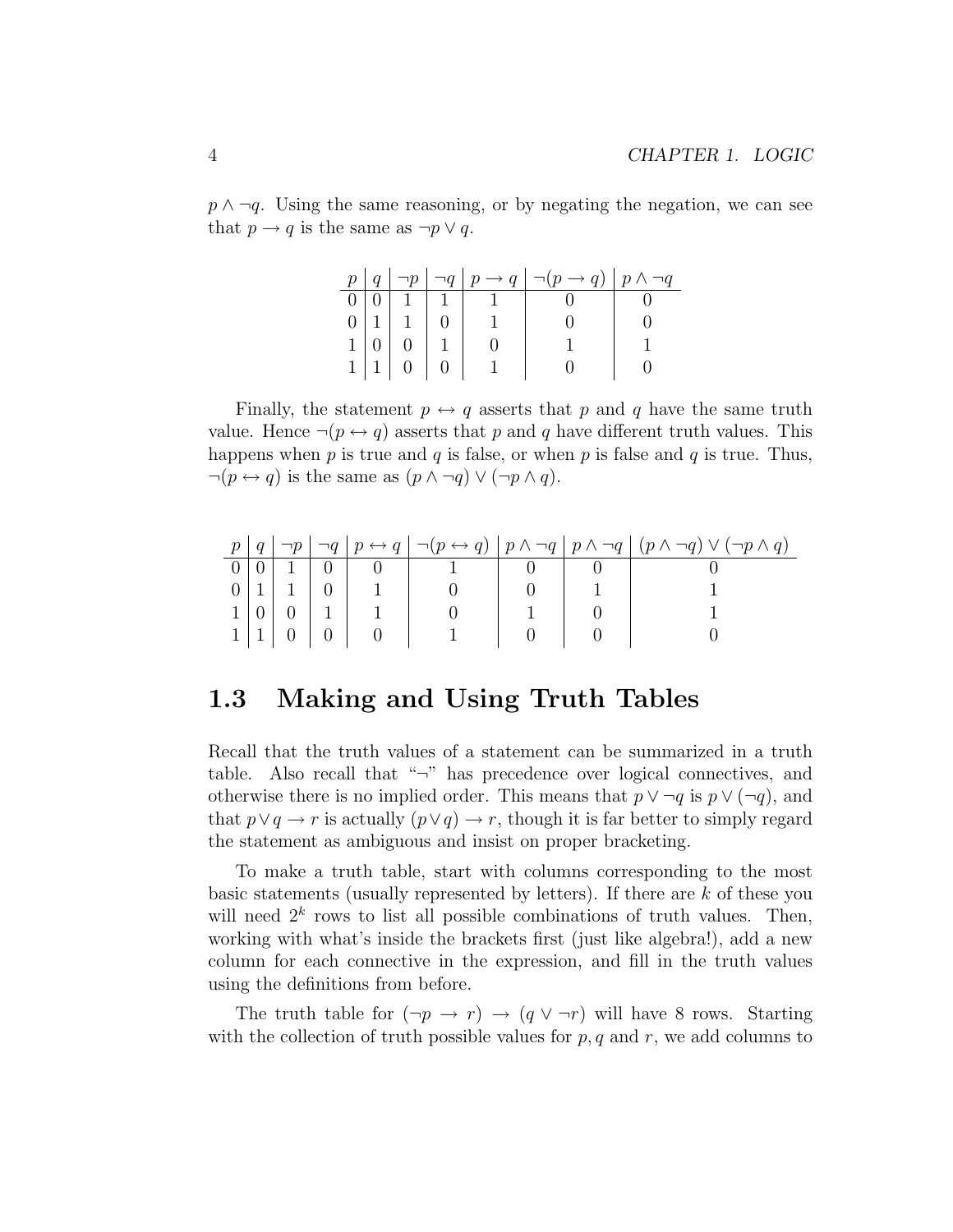obtain the truth values of  $\neg p$ ,  $(\neg p \rightarrow r)$ ,  $\neg r$ ,  $(q \vee \neg r)$ , and then, finally, the entire statement we want.

| $\boldsymbol{p}$ | q                | $r_{\rm}$        | $\neg p$         |  | $\neg p \rightarrow r \mid \neg r \mid q \vee \neg r \mid (\neg p \rightarrow r) \rightarrow (q \vee \neg r)$ |
|------------------|------------------|------------------|------------------|--|---------------------------------------------------------------------------------------------------------------|
| $\overline{0}$   | $\theta$         | $\left( \right)$ |                  |  |                                                                                                               |
| $\overline{0}$   | $\left( \right)$ | 1                |                  |  |                                                                                                               |
| $\overline{0}$   | -1               | 0                |                  |  |                                                                                                               |
| $\overline{0}$   |                  | 1                |                  |  |                                                                                                               |
| 1                | $\theta$         | $\theta$         |                  |  |                                                                                                               |
| 1                | $\theta$         | 1                |                  |  |                                                                                                               |
|                  |                  | $\theta$         | $\left( \right)$ |  |                                                                                                               |
|                  |                  |                  |                  |  |                                                                                                               |

Sometimes only part of the truth table needs to be made. For example, suppose it is given a and b are false, and c is true. Then the truth value of  $\neg a \vee (b \vee \neg c)$  can be found by completing the single row of the truth table where  $a, b$  and  $c$  have the given truth values.

If we are given that  $p$  is false and  $q$  is true, then we can find all possible truth values of  $\neg(p \leftrightarrow r) \rightarrow (q \rightarrow s)$  by completing the four rows of the truth table where  $p$  and  $q$  have the truth values given, and all possible truth values for r and s occur.

Sometimes information about truth values can be given a more indirectly. Suppose we're given that  $\neg a \rightarrow (b \leftrightarrow \neg c)$  is false, and asked to determine all possible truth values of  $(a \vee b) \wedge (\neg b \vee \neg c)$ . The information that given implication is false, lets us conclude that its hypothesis,  $\neg a$ , is true (so a is false), and its conclusion,  $(b \leftrightarrow \neg c)$ , is false (so b and  $\neg c$  have different truth values, that is,  $b$  and  $c$  have the same truth value. Hence we need a truth table with only two rows:

|  |  |  |                                                                                                                                                               | $a   b   c   \neg b   \neg c   a \vee b   \neg b \vee \neg c   (a \vee b) \wedge (b \vee \neg c)$ |
|--|--|--|---------------------------------------------------------------------------------------------------------------------------------------------------------------|---------------------------------------------------------------------------------------------------|
|  |  |  |                                                                                                                                                               |                                                                                                   |
|  |  |  | $\begin{tabular}{ c c c c c c c c } \hline $0$ & $0$ & $0$ & $1$ & $1$ & $0$ & $1$ \\ \hline $0$ & $1$ & $1$ & $0$ & $0$ & $1$ & $0$ \\ \hline \end{tabular}$ |                                                                                                   |

Therefore, if  $\neg a \rightarrow (b \leftrightarrow \neg c)$  is false, so is  $(a \lor b) \land (\neg b \lor \neg c)$ .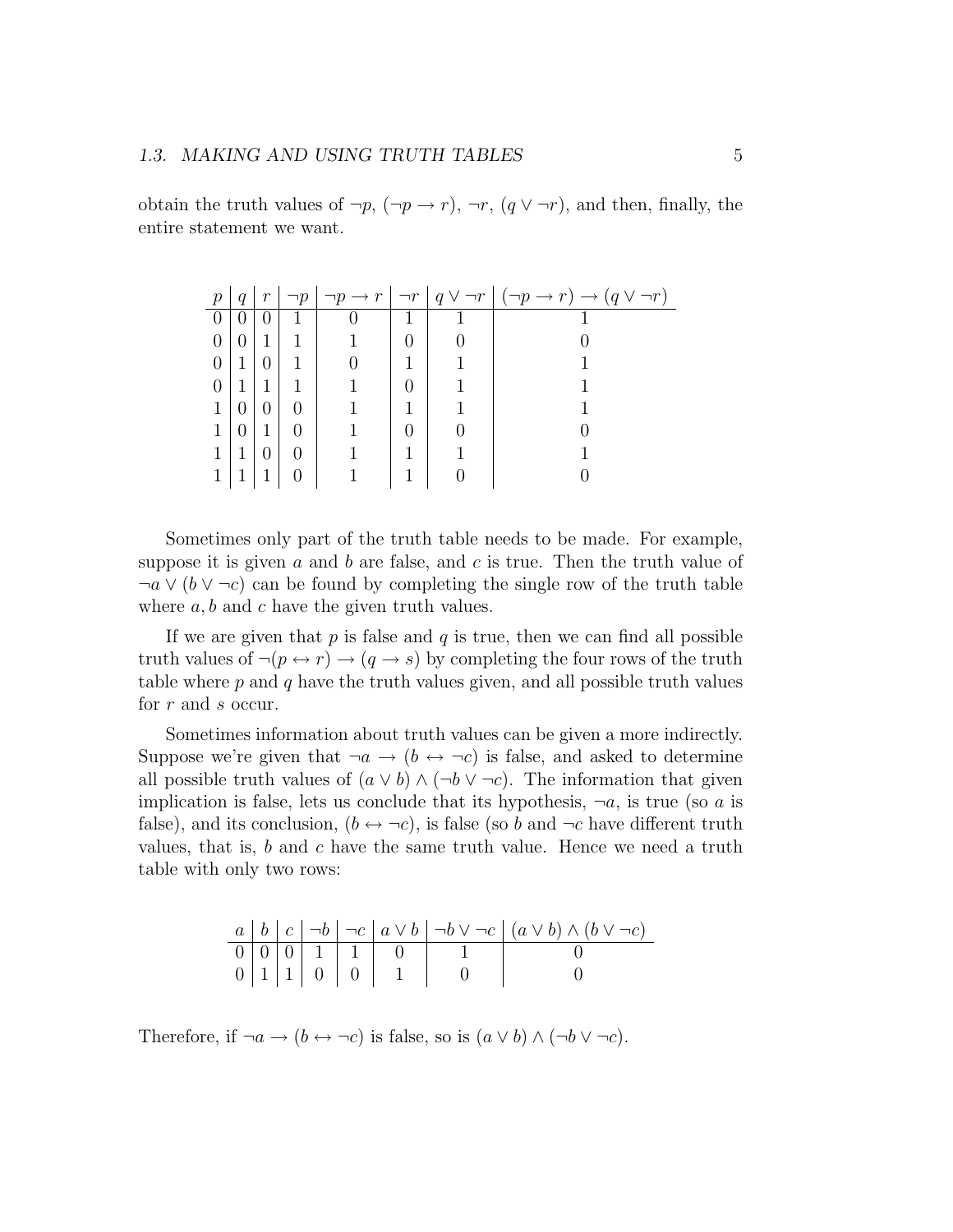### 1.4 Converse and Contrapositive

The *converse* of the implication  $p \to q$  is  $q \to p$ . The example above shows that an implication and its converse can have different truth values, and therefore can not be regarded as the same.

The *contrapositive* of the implication  $p \rightarrow q$  is  $\neg q \rightarrow \neg p$ .

For example, the contrapositive of "if a and b are odd integers then the integer ab is odd" is "if the integer ab is even then it is not the case that the integers a and b are odd", or equivalently "if the integer ab is even then the integer a is even or the integer b is even".

|                     |    |    | implication | contrapositive   converse |  |
|---------------------|----|----|-------------|---------------------------|--|
| $\boldsymbol{\eta}$ | מר | ٦0 |             |                           |  |
|                     |    |    |             |                           |  |
|                     |    |    |             |                           |  |
|                     |    |    |             |                           |  |
|                     |    |    |             |                           |  |

Notice that the implication  $p \to q$  and its contrapositive  $\neg q \to \neg p$  have exactly the same truth table, that is, they are each true for exactly the same truth values of  $p$  and  $q$ . It is reasonable to regard these statements as being "the same" (and we will) in a similar way as we regard  $0.25$  and  $2/8$  as being the same.

For completeness, we note that the *inverse* of  $p \rightarrow q$  is the statement  $\neg p \rightarrow \neg q$ . It is the contrapositive the converse (or the other way around) of  $p \rightarrow q.$ 

## 1.5 Quantifiers

When we make an assertions like "if  $x^2+3x+2=0$  then  $x=-1$  or  $x=-2$ ", the intention is to convey that the assertion holds for every real number x. Similarly, an assertion like "some rectangles are squares" is intended to convey that at least one rectangle is a square.

If an assertion contains one or more variables, it isn't possible to know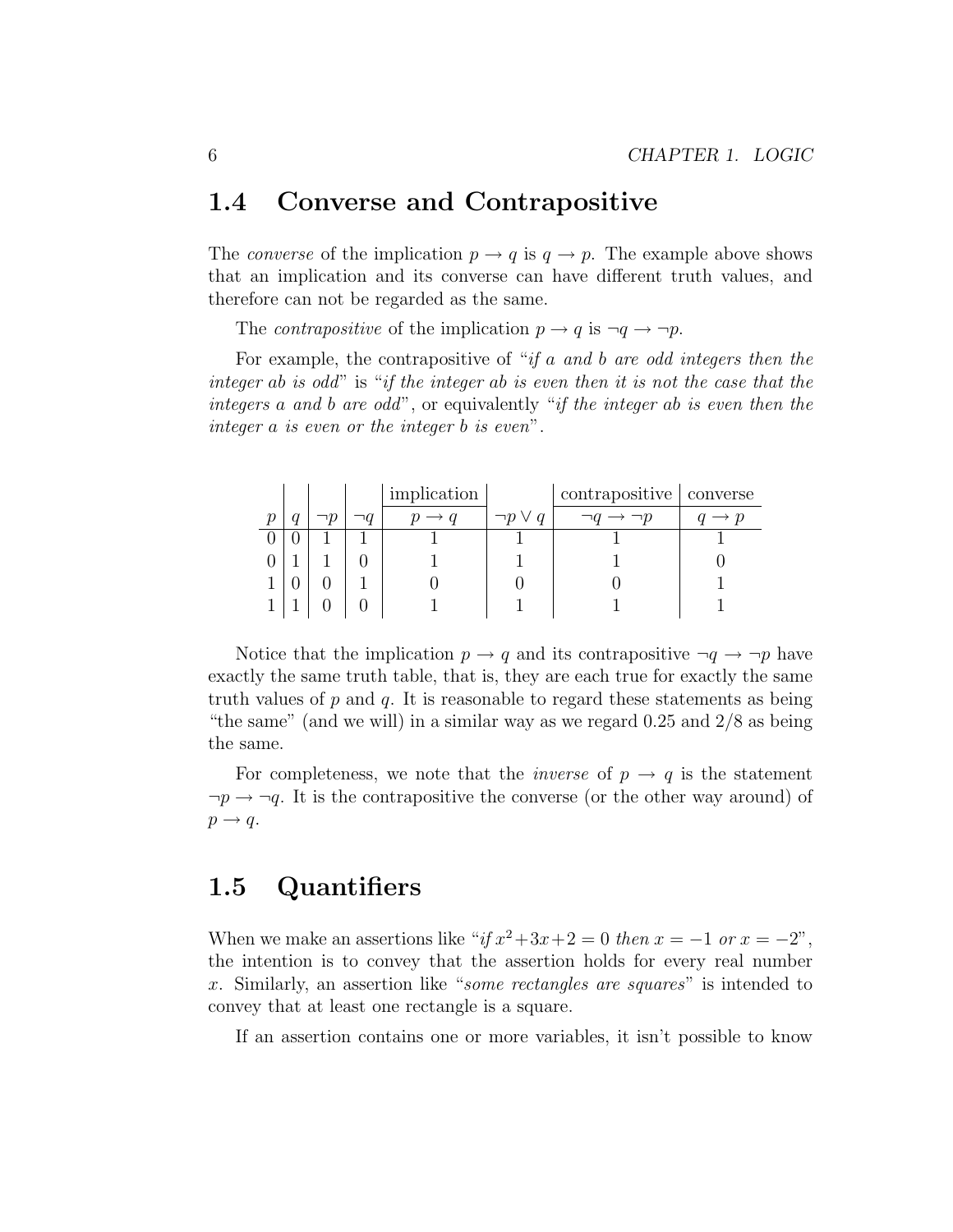its truth value until something about the variables is known. There are two options:

- 1. If values are given to the variables, then the assertion will be either true or false for those particular values. Giving different values to the variables might result in a different truth value for the assertion.
- 2. Specify the quantity (that is, number) of allowed replacements for each variable that result in the assertion being true. This specification is an assertion that is either true or false, that is, it is a statement.

We will pursue the second option.

The universe of a variable is the collection of values it is allowed to take.

The *universal quantifier*  $\forall$  asserts that the given assertion is true for all allowed replacements for a variable. Think of the upside-down "A" as representing "All". Synonyms for "for all", include "all", "every" and "for each".

An example of using a universal quantifier is: "for all integers n, the integer  $n(n+1)$  is even". We could take a first step towards a symbolic representation of this statement by writing " $\forall n, n(n+1)$  is even", and specifying that the universe of  $n$  is the integers. (This statement is true.)

The existential quantifier ∃ asserts that there exists at least one allowed replacement for a variable for which the given assertion is true. Think of the backwards "E" as representing "exists". Synonyms for "there exists" include "there is", "there are", "some", and "at least one".

An example of using an existential quantifier is "*there exists an integer* n such that  $n^2 - n + 1 = 0$ ". A symbolic representation of this statement is obtained by writing  $\exists n, n^2 - n + 1 = 0$ , and specifying that the universe of n is the integers. (This statement is false.)

We can completely write the statement " $\forall n, n(n+1)$  is even" in symbols by remembering the definition of an even integer. An integer  $k$  is *even* when there is an integer t such that  $k = 2t$ . Symbolically, k is even when  $\exists t, k = 2t$ , where the universe of t is the integers. With this in mind " $\forall n, n(n+1)$  is even" becomes " $\forall n, \exists t, n(n+1) = 2t$ ".

Let  $s(x)$  denote a statement involving the variable x. Observe that if  $\forall x, s(x)$  is true, then so is  $\exists x, s(x)$ , provided the universe contains a non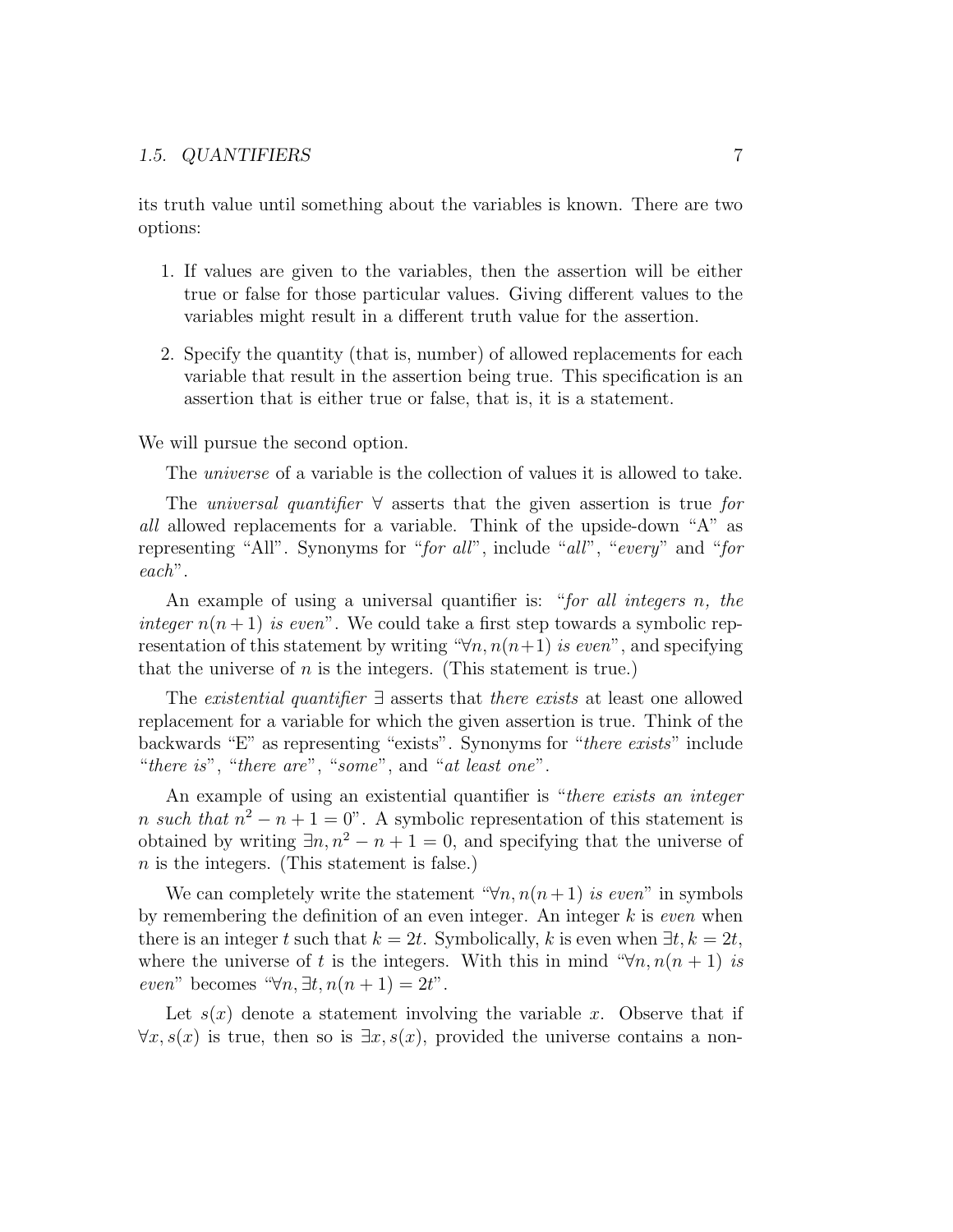zero number of elements: if an assertion is true for all  $x$  is the universe, then it is true for at least one x (provided there is one). If the universe contains no elements, then  $\forall x, s(x)$  is always true, and  $\exists x, s(x)$  is never true (why?). Of course, the truth of  $\exists x, s(x)$  tells us nothing about the truth of  $\forall x, s(x)$ .

Both universal and existential quantifiers can be (unintentionally) hidden, as in the example used to begin this section. Another example is the statement "if  $(a \neq 0)$  and  $(ax^2 + bx + c = 0)$  then

$$
x = \frac{-b \pm \sqrt{b^2 - 4ac}}{2a},
$$

is meant to apply to all real numbers  $x$ . If the universal quantifier were made explicit, it would read "for all real numbers  $x \dots$ ". Similarly, "a real number can have more than one decimal expansion" is intended to assert the existence of one or more such numbers. If the existential quantifier were made explicit, it would read "there is a real number  $x$  such that  $x$  has more than one decimal expansion".

When quantifiers are nested, they are read in order from left to right. For example, if x and y are understood to be numbers, " $\forall x, \exists y, x + y = 0$ " is read as follows: for all x, the statement " $\exists y, x + y = 0$ " is true. No matter the value of  $x$ , the number  $y$  can be chosen to be its negative. Hence,  $\exists y, x + y = 0$  is true for any x. Consequently,  $\forall x, \exists y, x + y = 0$  is true.

The order of quantifiers is important. The statement " $\exists x, \forall y, x + y = 0$ " says that there is a real number x such that, for every real number y, the quantity  $x + y = 0$ , which is false.

## 1.6 Negating Statements Involving Quantifiers

The negation of a universally quantified statement is an an existentially quantified statement. If it is not the case that a statement is true for all allowed replacements in the universe, then it is false for at least one allowed replacement.

For example " $\neg \forall n \geq 0$ ,  $n^2 - n + 41$  is prime" says "it is not the case that for every positive integer *n* the number  $n^2 - n + 41$  is prime", or in other words "there exists a positive integer n such that  $n^2 - n + 41$  is not prime".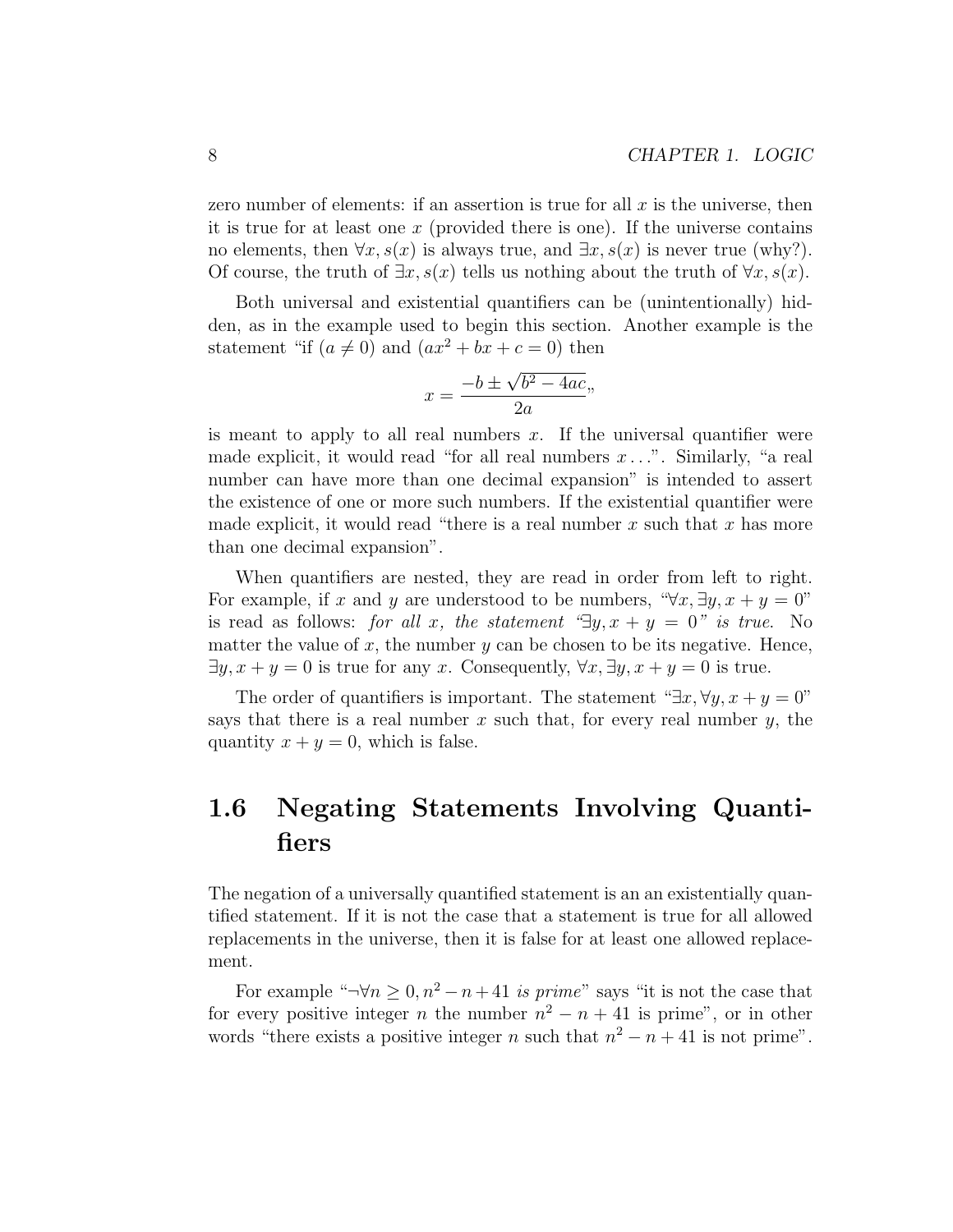#### 1.7. LOGICAL EQUIVALENCE 9

In symbols, if  $s(x)$  is an assertion involving the variable x (and maybe some other variables and quantifiers)  $\neg \forall x, s(x)$  is the same is  $\exists x, \neg s(x)$ .

The negation of an existentially quantified statement is a universally quantified statement. If it is not the case that a statement is true for at least one allowed replacement in the universe, then it is false for all allowed replacements. √

For example " $\neg \exists a, b, \frac{a}{b}$  = 2" says "it is not the case that there exists (integers) a and b such that  $\frac{a}{b} = \sqrt{2}$ ", or in other words "for all (integers) a and  $b, \frac{a}{b}$  $\frac{a}{b} \neq \sqrt{2}$ ", that is, " $\sqrt{2}$  is irrational".

In symbols, if  $s(x)$  is an assertion involving the variable x (and maybe some other variables and quantifiers)  $\neg \exists x, s(x)$  is the same is  $\forall x, \neg s(x)$ .

Using what we've done above, the statement  $\neg \exists x, \forall y, x + y = 0$  is the same as  $\forall x, \neg \forall y, x+y=0$  (take  $s(x)$  to be  $\forall y, x+y=0$ ). In turn, this is the same as  $\forall x, \exists y, \neg(x+y=0)$ , or equivalently  $\forall x, \exists y, x+y \neq 0$ . The latter statement is easily seen to be true. No matter number  $x$  is, we can choose  $y$ to be any number different than  $-x$ , and  $x + y \neq 0$ .

## 1.7 Logical Equivalence

In the process of making the truth table for  $(p \to q) \leftrightarrow (\neg p \lor q)$ , we see that the two bracketed statements have the same truth values for given truth value assignments to  $p$  and  $q$ . Hence the double implication is always true.

A statement which is always true is called a tautology. A statement which is always false is called a contradiction.

For example,  $p \wedge (\neg p)$  is a contradiction, while  $p \vee (\neg p)$  is a tautology. Most statements are neither tautologies nor contradictions.

One way to determine if a statement is a tautology is to make its truth table and see if it (the statement) is always true. Similarly, you can determine if a statement is a contradiction by making its truth table and seeing if it is always false.

Informally, two statements  $s_1$  and  $s_2$  are logically equivalent if they have the same truth table (up to the order of the rows). This happens exactly when the statement  $s_1 \leftrightarrow s_2$  is a tautology.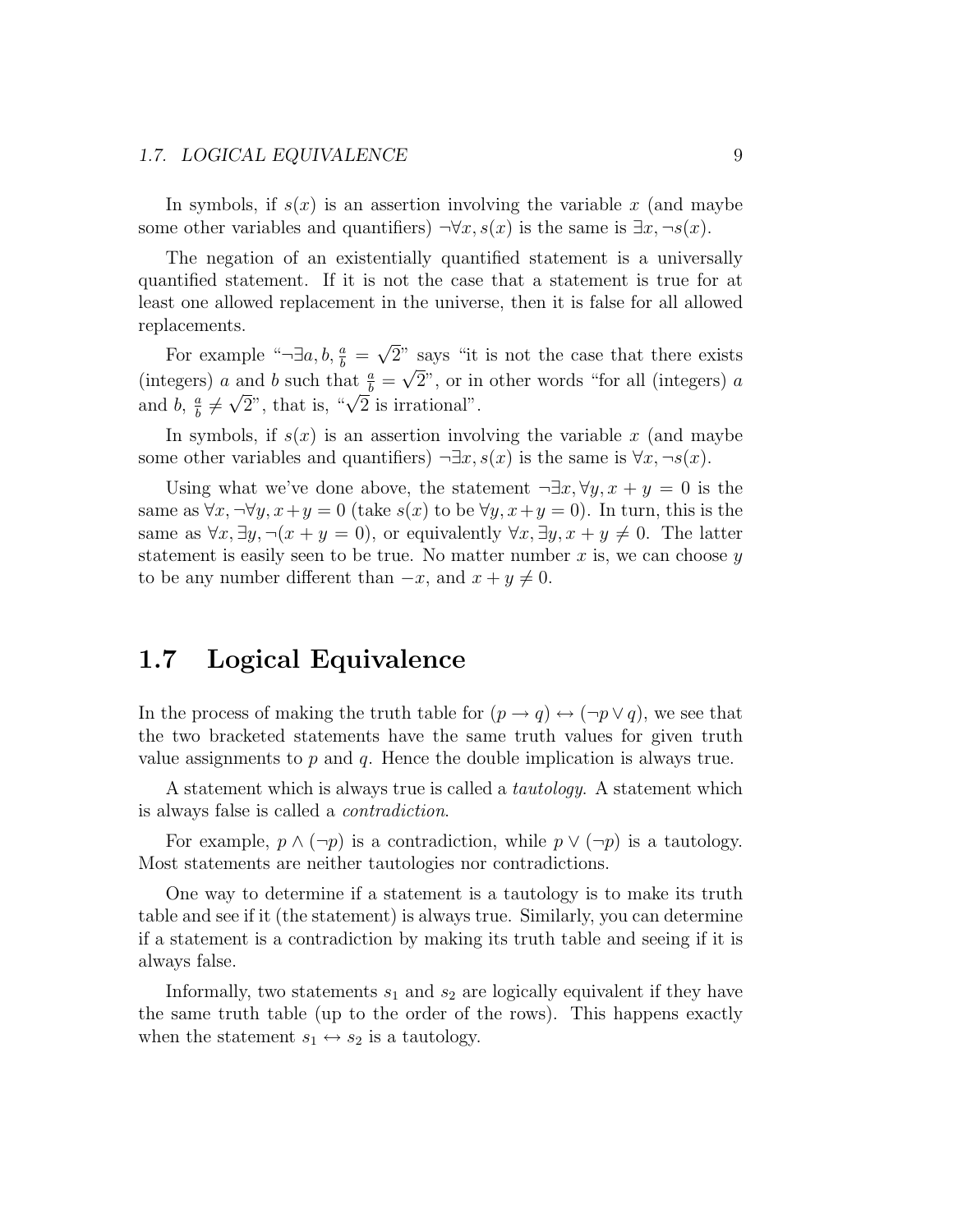Formally, two statements  $s_1$  and  $s_2$  are *logically equivalent* if  $s_1 \leftrightarrow s_2$  is a tautology.

We use the notation  $s_1 \Leftrightarrow s_2$  to denote the fact (theorem) that  $s_1 \leftrightarrow s_2$ is a tautology, that is, that  $s_1$  and  $s_2$  are logically equivalent. Notice that  $s_1 \leftrightarrow s_2$  is a statement and can in general be true or false, and  $s_1 \Leftrightarrow s_2$ indicates the (higher level) fact that it is always true.

Logical equivalence plays the same role in logic that equals does in algebra: is specifies when two expressions are "the same". In the same way that equal expressions can be freely substituted for each other without changing the meaning of an expression, logically equivalent statements can be freely substituted for each other without changing the meaning of a compound statement. And, if two statements are each equivalent to the same statement, they are equivalent to each other.

Since logical equivalence is defined in terms of a statement being a tautology, a truth table can be used to check if (prove that) two statements are logically equivalent. Soon we will have other methods to do this as well.

## 1.8 The Laws of Logic

We now set out to develop an algebra of propositions. To do so, we need some basic operations (logical equivalences) that can be used. Each of the following can be verified (proved) with a truth table. It is a good idea to memorize them, so that they are at your fingertips when needed.

In what follows, 1 denotes a statement that is always true (i.e. a tautology) , and 0 denotes a statement that is always false (i.e. a contradiction).

- Idempotence:  $p \lor p \Leftrightarrow p$ ,  $p \land p \Leftrightarrow p$
- Commutative:  $p \land q \Leftrightarrow q \land p$ ,  $p \lor q \Leftrightarrow q \lor p$
- Associative:  $(p \wedge q) \wedge r \Leftrightarrow p \wedge (q \wedge r)$ ,  $(p \vee q) \vee r \Leftrightarrow p \vee (q \vee r)$
- Distributative:  $p \lor (q \land r) \Leftrightarrow (p \lor q) \land (p \lor r)$ ,  $p \land (q \lor r) \Leftrightarrow (p \land q) \lor (p \land r)$
- Double Negation:  $\neg(\neg p) \Leftrightarrow p$
- DeMorgan's Laws:  $\neg(p \lor q) \Leftrightarrow \neg p \land \neg q$ ,  $\neg(p \land q) \Leftrightarrow \neg p \lor \neg q$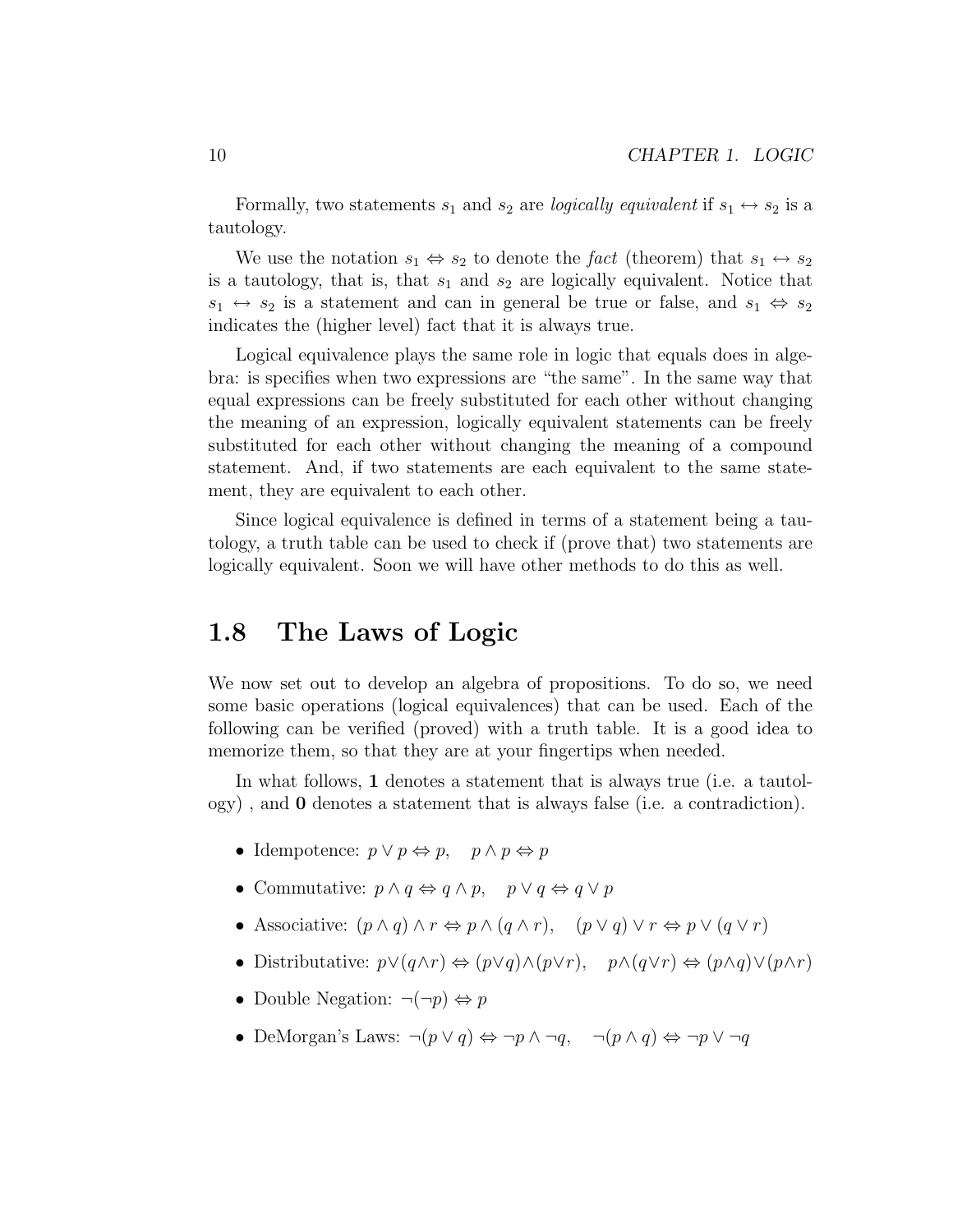- Absorbtion:  $p \wedge 1 \Leftrightarrow p, \quad p \wedge 0 \Leftrightarrow 0$
- Dominance:  $p \vee 1 \Leftrightarrow 1$ ,  $p \vee 0 \Leftrightarrow p$

The following are some other useful logical equivalences.

$$
\bullet \ \ p \to q \Leftrightarrow \neg p \lor q
$$

•  $p \leftrightarrow q \Leftrightarrow (p \rightarrow q) \land (q \rightarrow p) \Leftrightarrow (\neg p \lor q) \land (p \lor \neg q)$ 

It is apparent that the Laws of Logic come in pairs. The dual of a statement is obtained by replacing  $\vee$  by  $\wedge$ ;  $\wedge$  by  $\vee$ ; 0 by 1; and 1 by 0, wherever they occur. It is a theorem of logic that if  $s_1$  is logically equivalent to  $s_2$ , then the dual of  $s_1$  is logically equivalent to the dual of  $s_2$ .

For an example of using the Laws of Logic, we show that  $p \leftrightarrow q \Leftrightarrow$  $(p \wedge q) \vee (\neg p \wedge \neg q).$ 

| $p \leftrightarrow q$ |                                                                                                          |                          |
|-----------------------|----------------------------------------------------------------------------------------------------------|--------------------------|
|                       | $\Leftrightarrow (\neg p \vee q) \wedge (p \vee \neg q)$                                                 | Known L.E.               |
|                       | $\Leftrightarrow (\neg p \land (p \lor \neg q)) \lor (q \land (p \lor \neg q))$                          | Distributive             |
|                       | $\Leftrightarrow [(\neg p \land p) \lor (\neg p \land \neg q)] \lor [(q \land p) \lor (q \land \neg q)]$ | Distributive (twice)     |
|                       | $\Leftrightarrow$ $[0 \vee (\neg p \wedge \neg q)] \vee [(q \wedge p) \vee 0]$                           | Known contradictions     |
|                       | $\Leftrightarrow (\neg p \wedge \neg q) \vee (q \wedge p)$                                               | Dominance                |
|                       | $\Leftrightarrow$ $(p \wedge q) \vee (\neg p \wedge \neg q)$                                             | Commutative $(3 \times)$ |

There are two other forms of the Distributive Laws. These can be derived from the versions given above:

| $(q \wedge r) \vee p$ |                                                  |                                                                      |
|-----------------------|--------------------------------------------------|----------------------------------------------------------------------|
|                       | $\Leftrightarrow p \vee (q \wedge r)$            | Commutative                                                          |
|                       | $\Leftrightarrow$ $(p \vee q) \wedge (p \vee r)$ | Distributive                                                         |
|                       |                                                  | $\Leftrightarrow$ $(q \vee p) \wedge (r \vee p)$ Commutative (twice) |

Similarly  $(q \lor r) \land p \Leftrightarrow (q \land p) \lor (r \land p)$ .

The Laws of Logic can be used in several other ways. One of them is to prove that a statement is a tautology without resorting to a truth table. This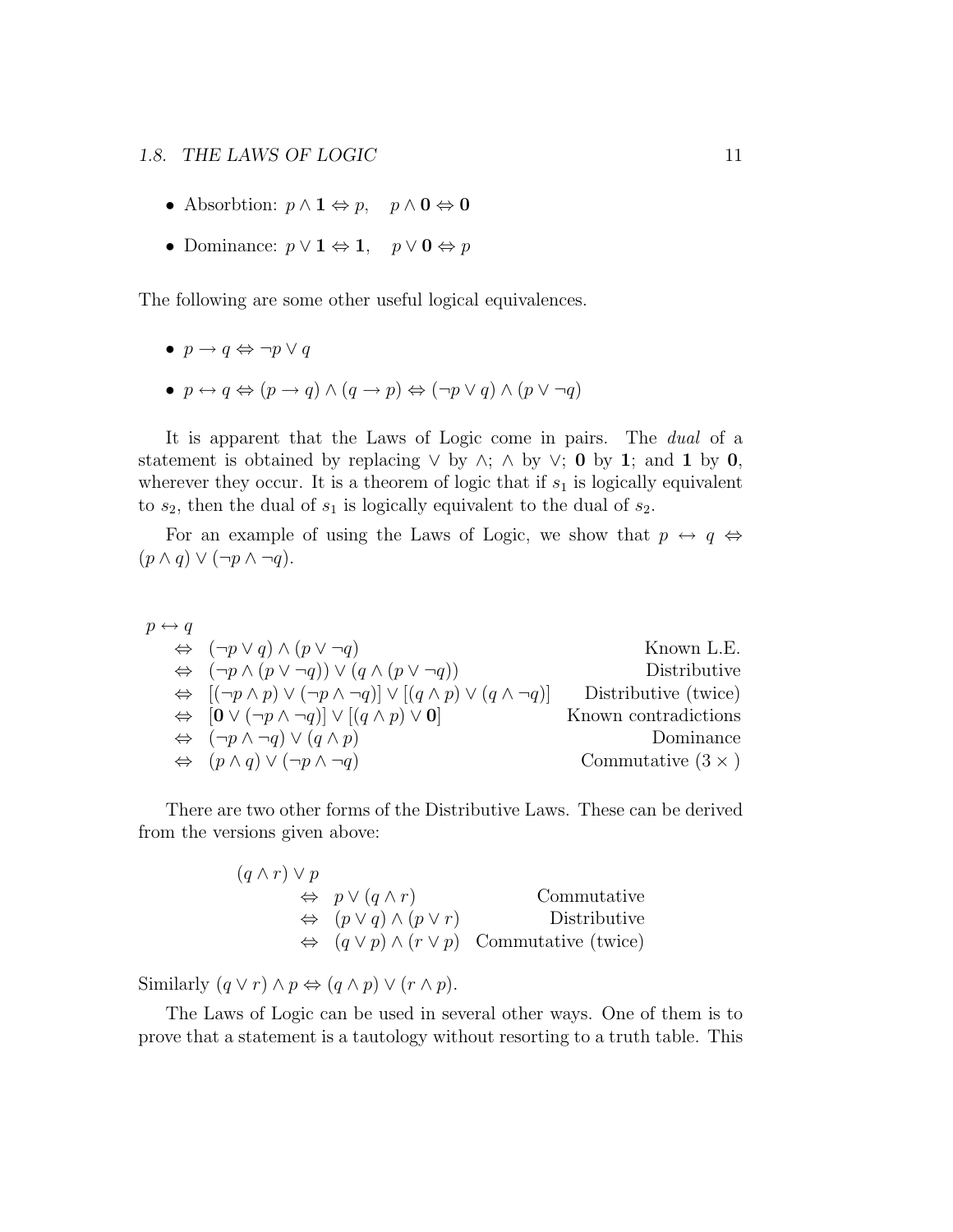amounts to showing it is logically equivalent to 1. For example,  $\neg q \lor (p \rightarrow q)$ is a tautology because:

| $\neg q \vee (p \rightarrow q)$ |                                               |                 |
|---------------------------------|-----------------------------------------------|-----------------|
|                                 | $\Leftrightarrow \neg q \vee (\neg p \vee q)$ | Known L.E.      |
|                                 | $\Leftrightarrow \neg q \vee (q \vee \neg p)$ | Commutative     |
|                                 | $\Leftrightarrow (\neg q \vee q) \vee \neg p$ | Associative     |
|                                 | $\Leftrightarrow$ 1 $\vee \neg p$             | Known tautology |
| $\leftrightarrow$               |                                               | Dominance       |

Similarly, a statement is proved to be a contradiction when it is shown to be logically equivalent to 0.

Another use of the Laws of Logic is to "simplify" statements. While the term "simplify" needs to be explained (quantified somehow) to be meaningful, or so we know when we are done, sometimes it is clear that an equivalent expression found is simpler than the one that was started with. For example:

|                                |                                                                 | $\neg(\neg p \rightarrow q) \vee (p \wedge \neg q)$ |
|--------------------------------|-----------------------------------------------------------------|-----------------------------------------------------|
| Known L.E.                     | $\Leftrightarrow \neg(\neg\neg p \lor q) \lor (p \land \neg q)$ |                                                     |
| Double Negation                | $\Leftrightarrow \neg (p \vee q) \vee (p \wedge \neg q)$        |                                                     |
| DeMorgan                       | $\Leftrightarrow$ $(\neg p \land \neg q) \lor (p \land \neg q)$ |                                                     |
| $Dist've$ (from right to left) | $\Leftrightarrow$ $(p \wedge \neg p) \vee \neg q$               |                                                     |
| Konown contradiction           | $\Leftrightarrow$ 0 $\vee \neg q$                               |                                                     |
| Absorbtion                     | $\Leftrightarrow \neg q$                                        |                                                     |

This section concludes with one last example. Suppose we are asked to show that  $(p \wedge q) \wedge [(q \wedge \neg r) \vee (p \wedge r)] \Leftrightarrow \neg (p \rightarrow \neg q)$ . Use LHS to denote the expression on the left hand side. Then

#### LHS

| $\Leftrightarrow [(p \wedge q) \wedge (q \wedge \neg r)] \vee (p \wedge q) \wedge (p \wedge r)]$                             | Distributive    |
|------------------------------------------------------------------------------------------------------------------------------|-----------------|
| $\Leftrightarrow [((p \wedge q) \wedge q) \wedge \neg r) \vee [((p \wedge q) \wedge p) \wedge r)]$                           | Associative     |
| $\Leftrightarrow$ $[(p \wedge (q \wedge q)) \wedge \neg r) \vee [(p \wedge p) \wedge q) \wedge r)]$ Commutative, Associative |                 |
| $\Leftrightarrow [(p \wedge q) \wedge \neg r) \vee [(p \wedge q) \wedge r)]$                                                 | Idempotence     |
| $\Leftrightarrow$ $(p \wedge q) \wedge (\neg r \vee r)$                                                                      | Distributive    |
| $\Leftrightarrow$ $(p \wedge q) \wedge 1$                                                                                    | Known tautology |
| $\Leftrightarrow$ $(p \wedge q)$                                                                                             | Absorbtion      |
| $\Leftrightarrow \neg\neg(p \wedge q)$                                                                                       | Double Negation |
| $\Leftrightarrow \neg(\neg p \vee \neg q)$                                                                                   | DeMorgan        |
| $\Leftrightarrow \neg(p \rightarrow q)$                                                                                      | Known L.E.      |
|                                                                                                                              |                 |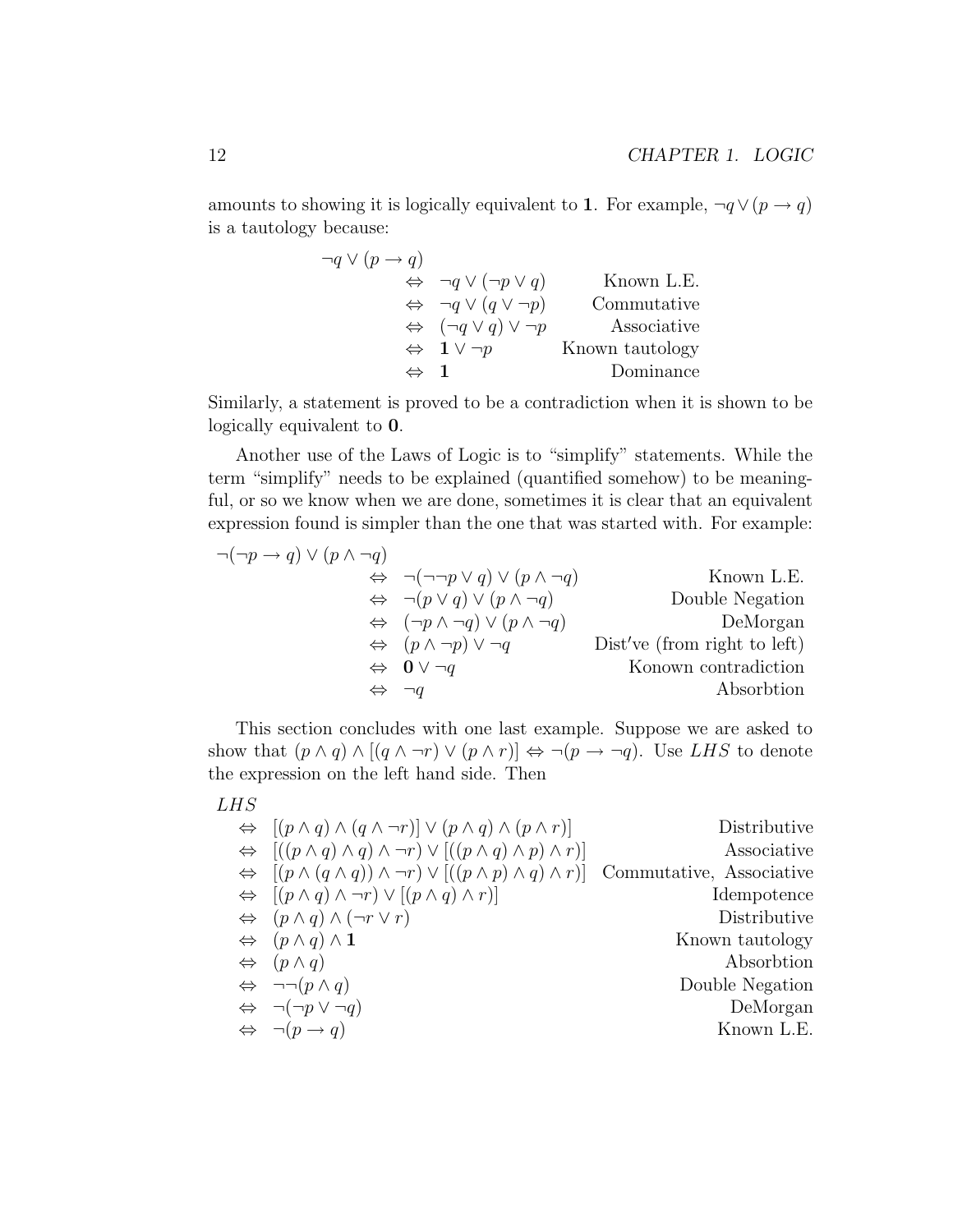## 1.9 Using Only And, Or, and Not

It turns out that any statement is logically equivalent to one that uses only the connectives  $\wedge$ ,  $\vee$ , and  $\neg$ . The logical equivalences above allow statements involving the logical connectives  $\rightarrow$  and  $\leftrightarrow$  to be replaced by equivalent statements that use only  $\land$ ,  $\lor$ , and  $\neg$ .

It is also possible to do this directly from the truth table, as will now be demonstrated. Let s be the statement involving  $p$  and  $q$  for which the truth table is given below.

$$
\begin{array}{c|c|c}\np & q & s \\
\hline\n0 & 0 & 1 \\
0 & 1 & 1 \\
1 & 0 & 0 \\
1 & 1 & 1\n\end{array}
$$

First, for each row of the truth table where the statement s is true, write a statement that's true only when  $p$  and  $q$  have the truth values in that row. This statement will involve the logical connective "and". For the truth table above:

- Row 1:  $\neg p \wedge \neg q$
- Row 2:  $\neg p \land q$
- Row 4:  $p \wedge q$

Now, to get an expression that's logically equivalent to s, take the disjunction of these statements: it will be true exactly when the truth values of  $p$  and  $q$ correspond to a row of the truth table where s is true (row 1 or row 2 or row 4). Thus  $s \Leftrightarrow (\neg p \wedge \neg q) \vee (\neg p \wedge q) \vee (p \wedge q)$ . The process is exactly the same if there are more than two statements involved.

There is some terminology and an important fact (important in computer science) associated with what we have done. The expression associated with each row of the truth table – a conjunction of variables or their negations – is called a minterm. The compound statement derived using the process consists of the disjunction of a collection of minterms (that is, they are all joined together using "or"). It is called the *disjunctive normal form* of the statement s. Since every statement has a truth table, and every truth table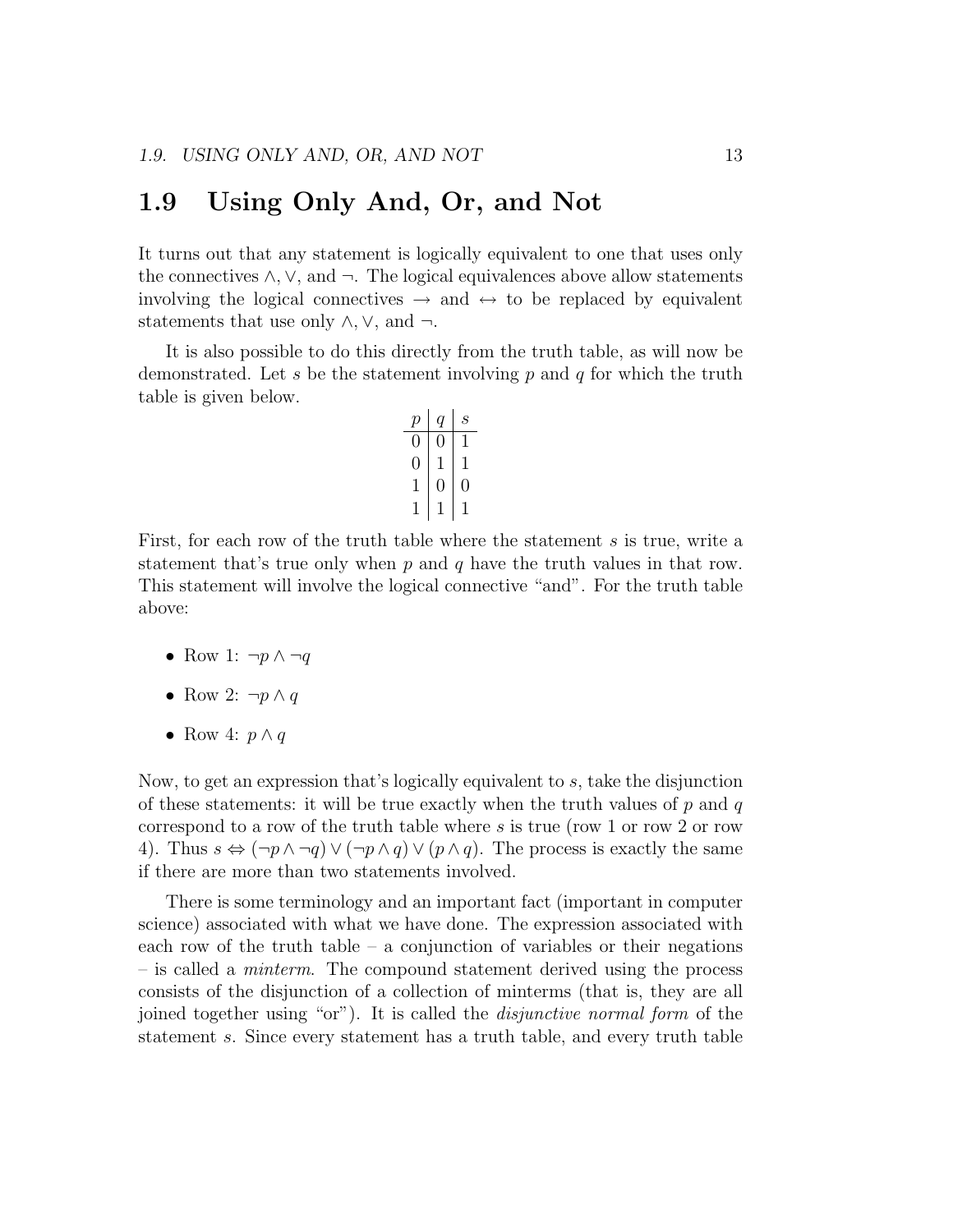leads to a statement constructed as above, a consequence of the procedure just described is the theorem that every statement is logically equivalent to one that is in disjunctive normal form.

It can be observed directly from the truth table that

$$
s \Leftrightarrow p \to q
$$
  

$$
\Leftrightarrow \neg p \lor q
$$
 Known L.E.

The principle that things that are logically equivalent to the same statement are logically equivalent to each other now implies it should be true that that  $(\neg p \land \neg q) \lor (\neg p \land q) \lor (p \land q) \Leftrightarrow \neg p \lor q$ . This can be shown with the Laws of Logic.

It is possible to go beyond writing statements so they involve only  $\land$ ,  $\lor$ , and  $\neg$ . With careful use of DeMorgan's Laws, really only need  $\vee$  and  $\neg$ , or  $\wedge$  and  $\neg$ , are needed. For example, from before,  $p \leftrightarrow q \Leftrightarrow (\neg p \vee q) \wedge (\neg q \vee p)$ . By DeMorgan's Law,  $(\neg p \lor q) \land (\neg q \lor p) \Leftrightarrow \neg(\neg(\neg p \lor q) \lor \neg(\neg q \lor p))$ , so  $p \leftrightarrow q \Leftrightarrow \neg(\neg(\neg p \vee q) \vee \neg(\neg q \vee p))$ . The latter statement uses only  $\vee$  and  $\neg$ . If you use DeMorgan's Law in a different way, then you can get an expression for  $p \leftrightarrow q$  than involves only  $\land$  and  $\neg$ .

One can go a bit farther and introduce the logical connective "nand" (not and), so that "p nand q" is the statement  $\neg (p \land q)$ . It transpires that any proposition can be expressed (in a possibly complicated way) using only "nand". The same thing applies to "nor", where "p nor  $q$ " is the statement  $\neg(p \vee q)$ .

## 1.10 Logical Implication

It is apparent from examining the truth table for  $a \wedge b$  that, if this statement is true, then so is a. Since an implication is true by definition when the hypothesis is false, this means that the statement  $(a \wedge b) \rightarrow a$  is a tautology. If, in the midst of an argument, we were to discover that  $a \wedge b$  is true, we would be entitled to conclude (infer, or deduce) that  $a$  is true (and the same for b). In what follows we develop a collection of basic rules for making inferences.

Informally statement, a statement  $p$  logically implies a statement  $q$  if the truth or p guarantees the truth of q This happens exactly when  $p \rightarrow q$  is a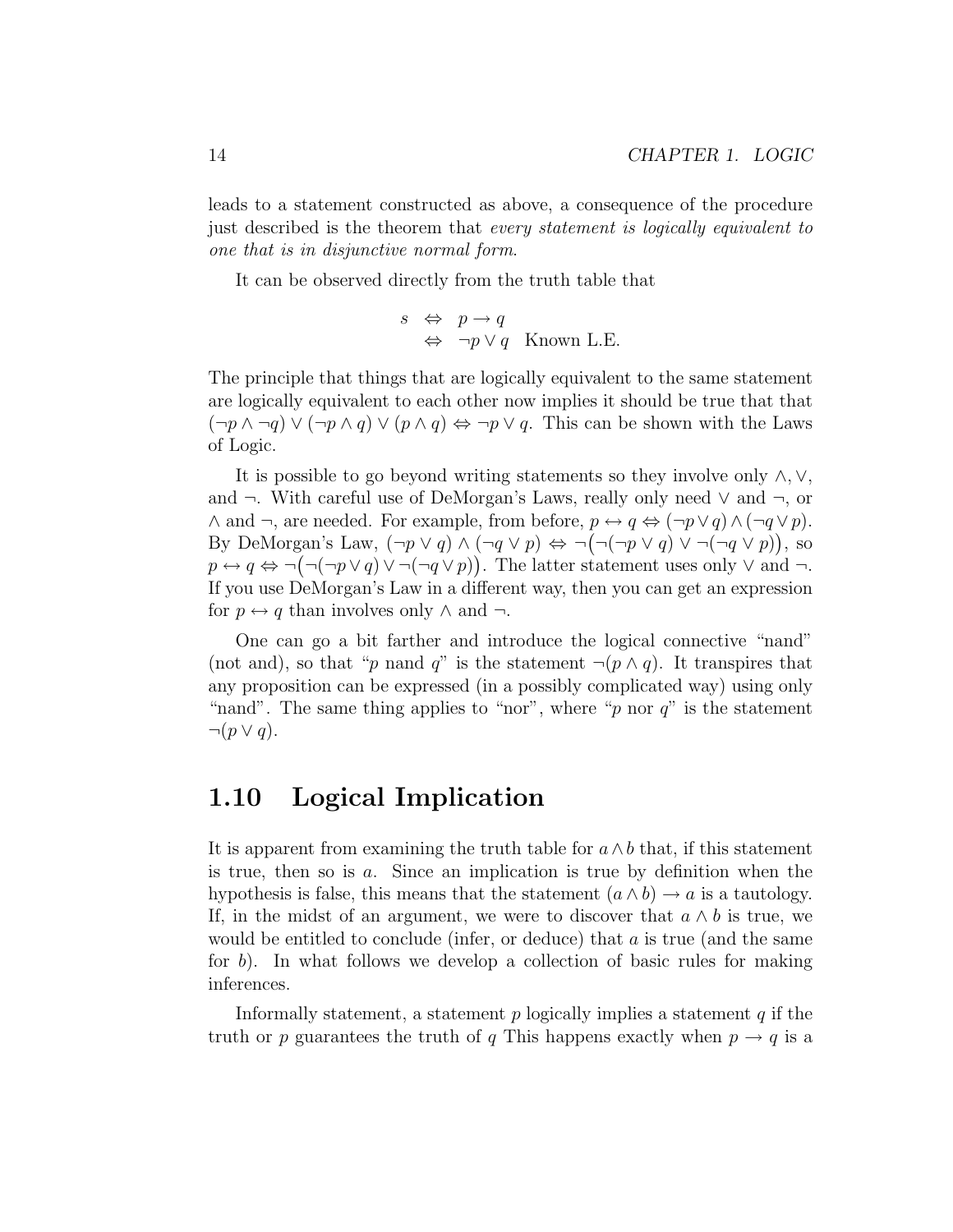tautology. Note that we are not concerned about what happens if  $p$  is false. This is because of the truth table for implies:  $p \rightarrow q$  is true (by definition) when  $p$  is false.

Formally, we say p *logically implies* q when  $p \rightarrow q$  is a tautology.

We use the notation  $p \Rightarrow q$  to denote the fact (theorem), that  $p \rightarrow q$  is a tautology, that is, that p logically implies q. Notice that  $p \to q$  is a statement and can in general be true or false, and  $p \Rightarrow q$  indicates the (higher level) fact that it is always true.

Suppose  $p \Leftrightarrow q$ . Then  $p \leftrightarrow q$  is a tautology. Since  $p \leftrightarrow q \Leftrightarrow (p \rightarrow$  $q$ )  $\wedge$  ( $q \rightarrow p$ ), the latter statement is also a tautology. Using the reasoning in the first paragraph of this section, this means that each of  $(p \rightarrow q)$  and  $(q \rightarrow p)$  is a tautology. Therefore  $p \Rightarrow q$  and  $p \Leftarrow q$  (which has the obvious intended meaning:  $q \Rightarrow p$ ). In the same way, if both  $p \Rightarrow q$  and  $p \Leftarrow q$ , then  $p \Leftrightarrow q.$ 

## 1.11 Valid Arguments and Inference Rules

An argument is an implication  $(p_1 \wedge p_2 \wedge \cdots \wedge p_n) \rightarrow q$ . The statements  $p_1, p_2, \ldots, p_n$  are called *premises*, and the statement q is called the *conclusion*. Put differently, an argument is an assertion. Since the truth table for implies says that an implication is true when its hypothesis is false, and since the hypothesis is the conjunction of all of the premises, the assertion being made is that if the premises are all true, then so is the conclusion.

An argument is called valid if the implication is a tautology (i.e., if the premises logically imply the conclusion, so that the conclusion is guaranteed to be true when all of the hypotheses are true), otherwise it is invalid.

To show that an argument is invalid, it needs to be demonstrated that the implication is not a tautology. From the truth table for implies, this amounts to describing a single row of a truth table where each premise is true and the conclusion is false. Such a collection of truth values is called a counterexample to the argument.

Arguments are usually presented in the tabular format shown below for the example  $[(p \to \neg q) \land (\neg r \to p) \land q] \to r$ . The premises are listed first,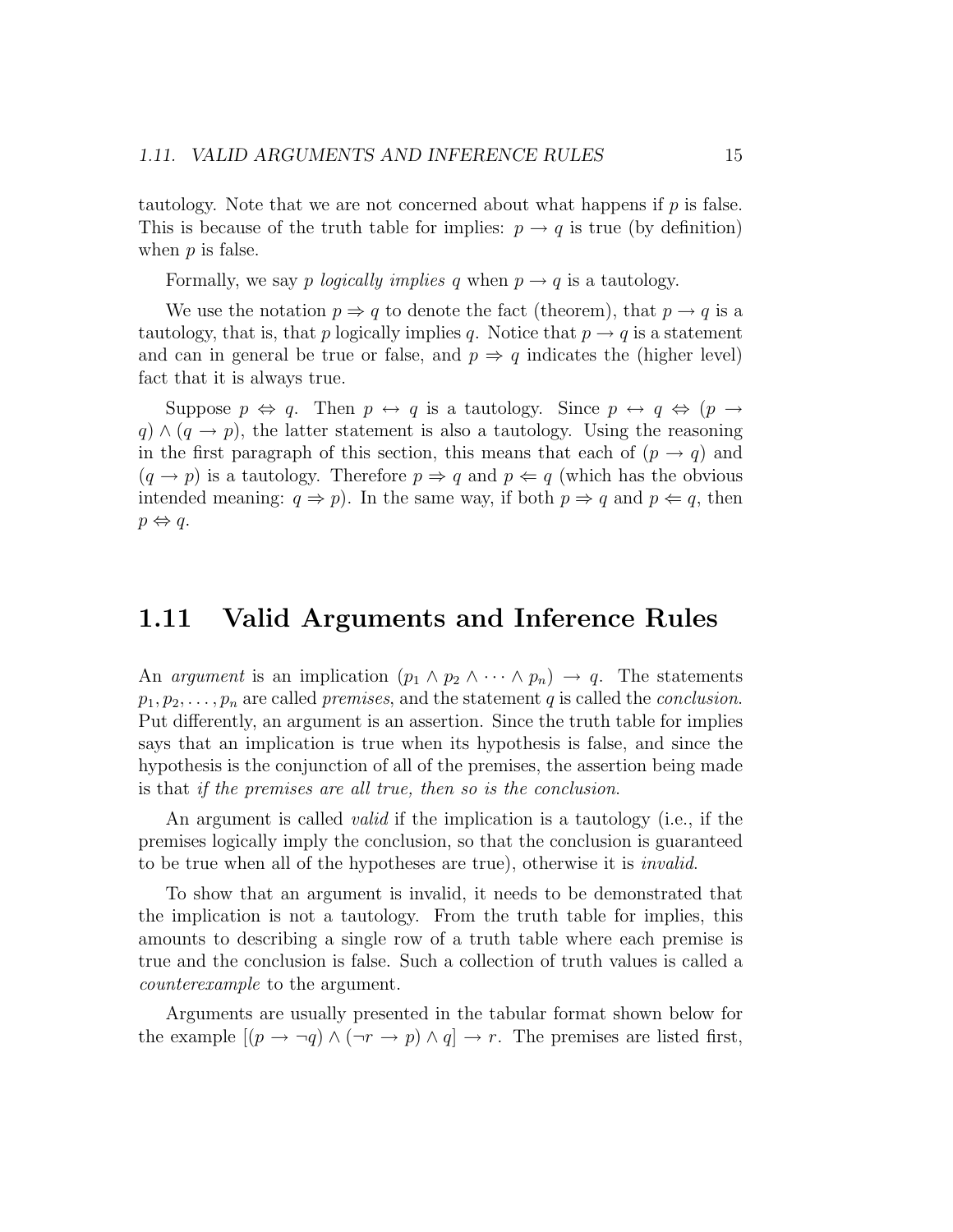and then the conclusion is listed below a separating line.

$$
p \to \neg q
$$
  

$$
\neg r \to q
$$
  

$$
\therefore \neg r \to p
$$

The argument given above is invalid. To demonstrate that, we need to give a counterexample: a truth assignment for  $p, q$  and r such that the premises are all true and the conclusion is false. The best way to get started is to find the truth assignments that make the conclusion false. Here there is only one: the statement  $\neg r \rightarrow p$  is false only when  $\neg r$  is true (so r is false) and  $p$  is false. Now we want to choose a truth value for  $q$ , if necessary, so that all of the premises are true. When p is false, the implication  $p \to \neg q$  is true. When r is false, the implication  $\neg r \rightarrow q$  is true only when q is true. Thus, if  $p, q, r$  have the truth values  $0, 1, 0$ , respectively, the premises are all true and the conclusion is false. Therefore, the argument is not valid.

A truth table can, in principle, be used to show an argument is valid. But, if the number of premises involved is large, so is the table. A better way is to give a proof: a chain of logical equivalences and implications involving the premises (which are assumed to be true because an implication is true when its hypothesis is false). The idea is that every statement you write down is true, and is either a premise, or an allowed additional hypothesis, or is derived from statements known to be true via logical equivalences and implications.

Our ultimate goal is to write mathematical proofs in words. Proving logical implications using inference rules and logical equivalences is a step towards that goal.

The two following *inference rules* are each a logical implication. They are just common sense, but can be formally proved with a truth table. These will get used frequently in arguments and hence need to be at your fingertips, so they should be memorized.

- Modus Ponens:  $(p \rightarrow q) \land p \Rightarrow q$
- Chain Rule (Law of Syllogism):  $(p \to q) \land (q \to r) \Rightarrow p \to r$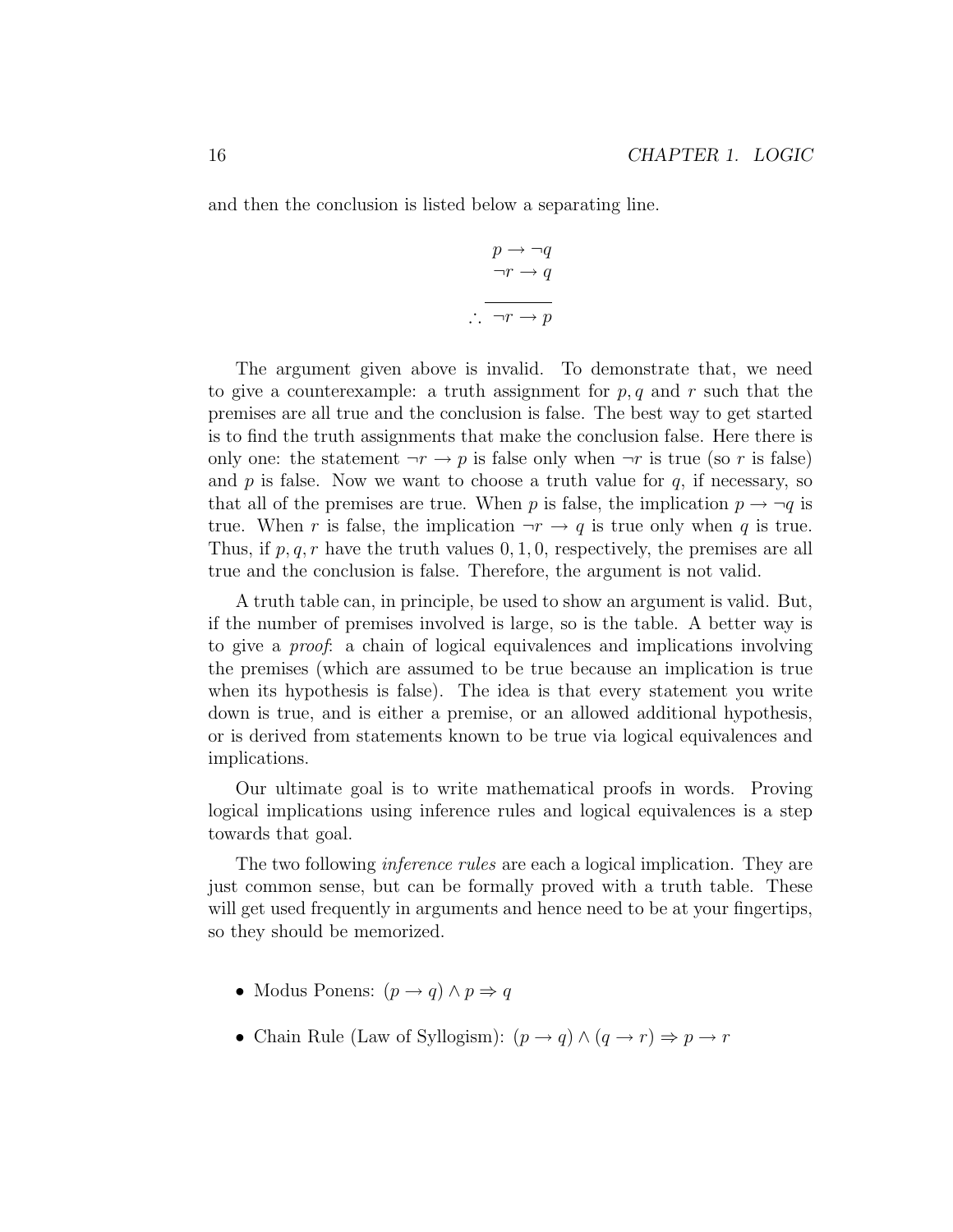We use these inference rules to prove some other rules. The rules above are worth memorizing. The rules below are easy consequences of them and need not be remembered.

Modus Tollens:  $[(p \rightarrow q) \land \neg q] \Rightarrow \neg p$ .

Proof.

| 1. $p \rightarrow q$           | Premise    |
|--------------------------------|------------|
| 2. $\neg q \rightarrow \neg p$ | L.E. to 1  |
| 3. $\neg q$                    | Premise    |
| 4. $\therefore \neg p$         | 2, 3, M.P. |

Disjunctive Syllogism:  $[(p \lor q) \land \neg p] \Rightarrow q$ .

Proof.

| 1. $p \vee q$             | Premise    |
|---------------------------|------------|
| 2. $\neg p \rightarrow q$ | L.E. to 1  |
| 3. $\neg p$               | Premise    |
| 4. $\therefore q$         | 2, 3, M.P. |

Resolution:  $[(p \lor r) \land (q \lor \neg r)] \Rightarrow p \lor q$ .

Proof.

| 1. $p \vee r$             | Premise                                   |
|---------------------------|-------------------------------------------|
| 2. $\neg p \rightarrow r$ | L.E. to 1                                 |
| 3. $q \vee \neg r$        | Premise                                   |
| 4. $\neg r \vee q$        | 3, Commutative                            |
| 5. $r \rightarrow q$      | L.E. to $4$                               |
|                           | 6. $\neg p \rightarrow q$ 2,5, Chain Rule |
| 7. $p \vee q$             | L.E. to $6\,$                             |

Here are two more inference rules which are clearly true, and which can be formally proved with a truth table.

- Disjunctive Amplification:  $p \Rightarrow p \vee q$
- Conjunctive Simplification:  $p \wedge q \Rightarrow p$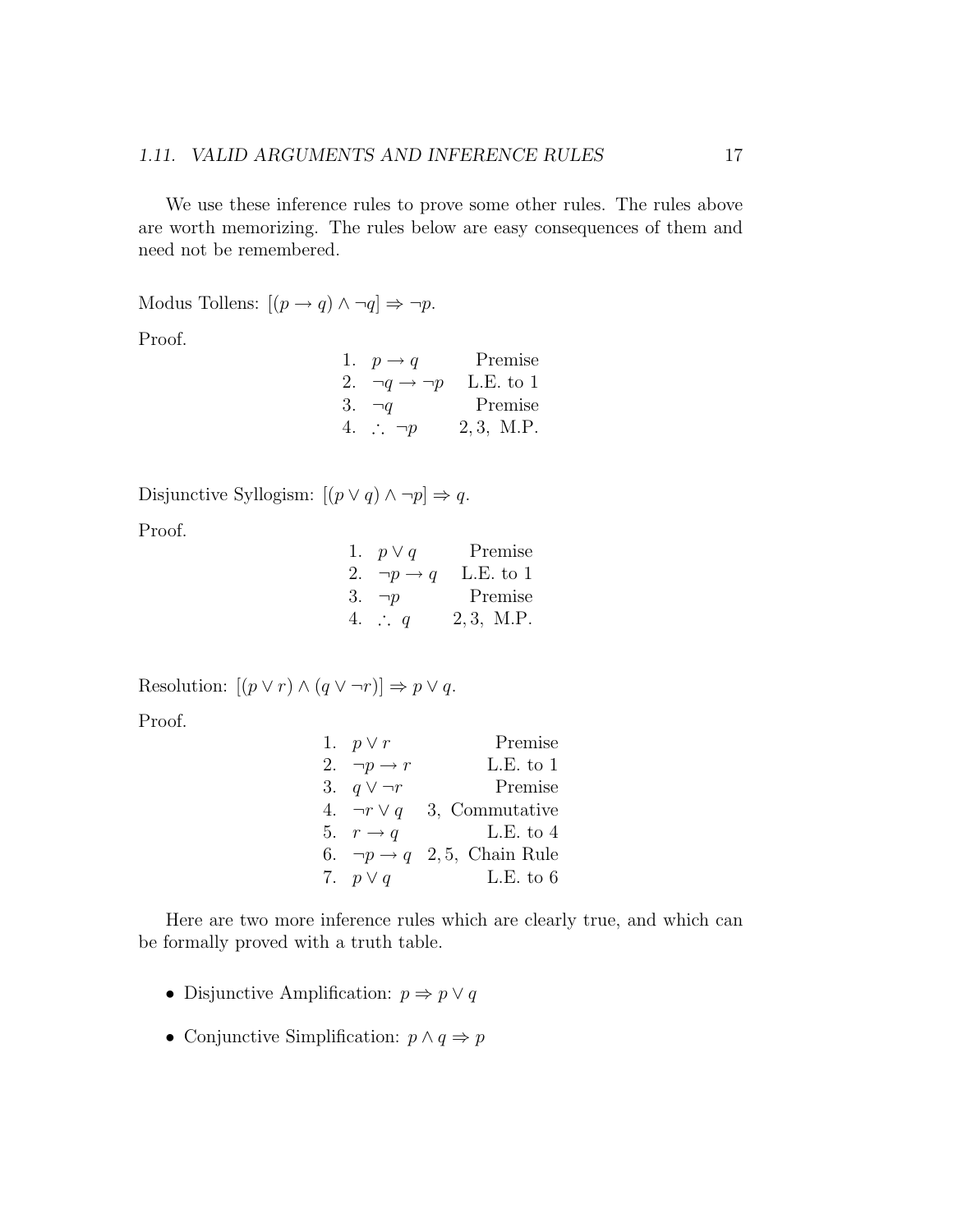Here is another example of using inference rules to prove an argument is valid.

$$
\neg p \leftrightarrow q
$$
  

$$
\neg q \to r
$$
  

$$
p
$$
  

$$
\therefore r
$$

Proof.

|            | 1. $\neg p \leftrightarrow q$                            | Premise                       |
|------------|----------------------------------------------------------|-------------------------------|
|            | 2. $(\neg p \rightarrow q) \land (q \rightarrow \neg p)$ | L.E. to 1                     |
|            | 3. $q \rightarrow \neg p$                                | 2, Conjunctive Simplification |
|            | 4. $p \rightarrow \neg q$                                | 3, Contrapositive             |
|            | 5. $\neg q \rightarrow r$                                | Premise                       |
|            | 6. $p \rightarrow r$                                     | $4, 5$ , Chain Rule           |
| 7. p       |                                                          | Premise                       |
| $8 \rceil$ |                                                          | 6, 8, M.P.                    |

In the next example, the argument is given in words. We can still check its validity using inference rules. First, we need to translate the argument into symbols.

> If I run, then my ankle does not hurt If I am not injured, then I run My ankle hurts

∴ I am injured

Let  $p, q$ , and  $r$  denote the statements "I run", "My ankle hurts", and "I am injured", respectively. Then the argument is:

$$
p \rightarrow \neg q
$$
  
\n
$$
\neg r \rightarrow p
$$
  
\n
$$
q
$$
  
\n
$$
\therefore r
$$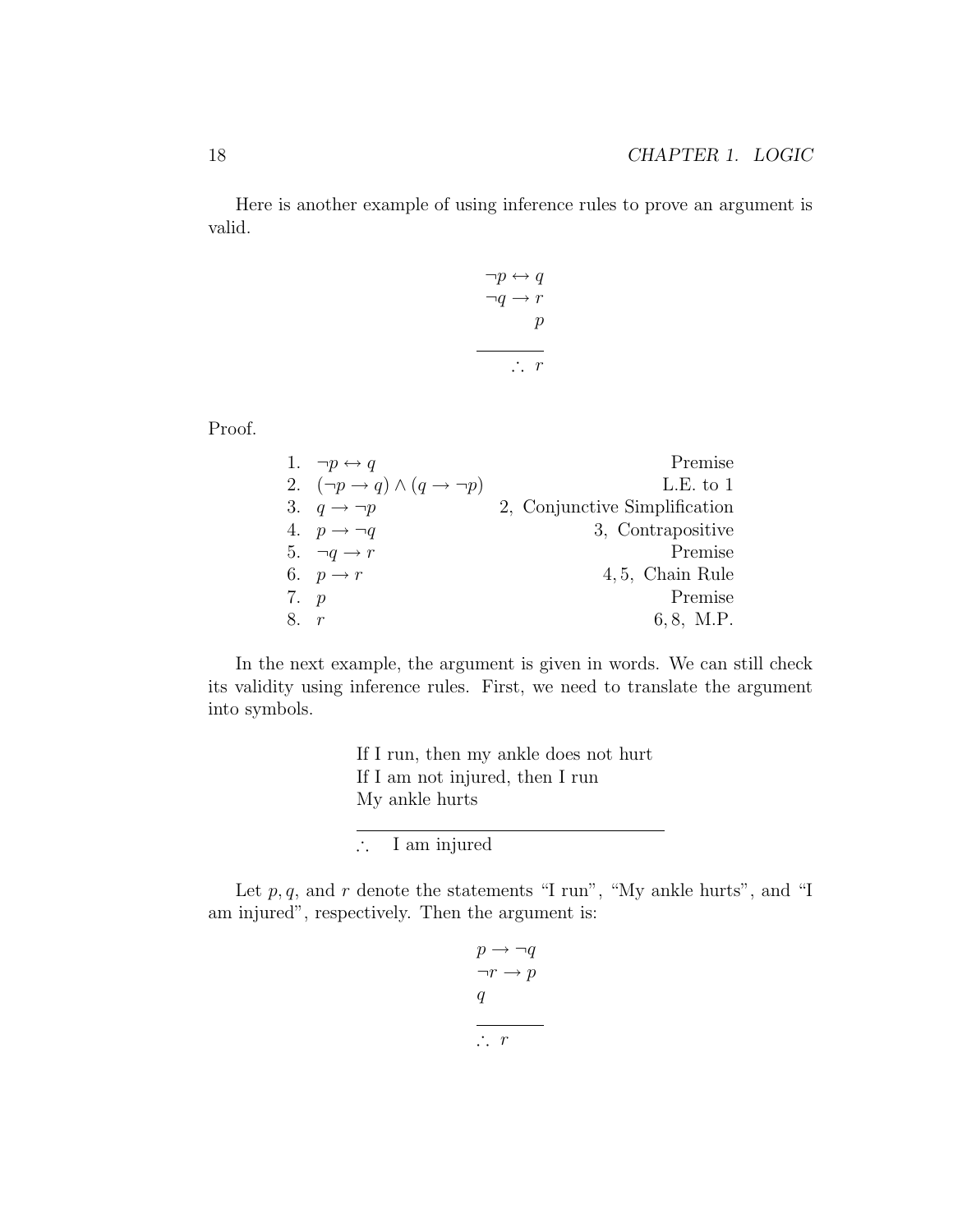This argument is valid (unlike most stories about sports injuries). We can prove it using inference rules.

|      | 1. $p \rightarrow \neg q$      | Premise           |
|------|--------------------------------|-------------------|
|      | 2. $\neg r \rightarrow p$      | Premise           |
|      | 3. $\neg r \rightarrow \neg q$ | 2, 1, Chain Rule  |
|      | 4. $q \rightarrow r$           | 3. Contrapositive |
| 5. q |                                | Premise           |
|      | 6. $\therefore$ $r$            | 4, 5, M.P.        |

We conclude this section with two more inference rules that can be proved with a truth table, and then some discussion about them.

- Proof by Contradiction:  $(\neg p \rightarrow 0) \Rightarrow p$
- Proof by Cases:  $(p \to r) \land (q \to r) \Rightarrow (p \lor q) \to r$

The rule "Proof by Contradiction" is best illustrated by a proof in words. An example will be given in the next section. The idea behind the rule is that one should only be able to obtain true statements when starting with true statements, and using logical equivalences and logical implications. Hence, if falsity of the desired conclusion leads to a statement that is never true (that is, a contradiction), then the conclusion can not be false. Here, we illustrate the use of this rule in a proof of the type above by giving a second proof of the rule "Resolution".

Alternate proof of the rule "Resolution".

|     | 1. $\neg (p \lor q)$                                     | Negation of conclusion, for proof by contradiction |
|-----|----------------------------------------------------------|----------------------------------------------------|
| 2.  | $\neg p \wedge \neg q$                                   | 1, DeMorgan                                        |
| 3.  | $\neg p$                                                 | 2, Conjunctive Simplification                      |
| 4.  | $\neg q$                                                 | 2, Conjunctive Simplification                      |
|     | 5. $p \vee r$                                            | Premise                                            |
|     | 6. $\neg p \rightarrow r$                                | L.E. to 5                                          |
| 7.  | $\mathcal{r}$                                            | $3, 6, \text{ M.P.}$                               |
|     | 8. $q \vee \neg r$                                       | Premise                                            |
|     | 9 $\neg q \rightarrow \neg r$                            | L.E. to 8                                          |
| 10. | $\neg r$                                                 | 4, 9, M.P.                                         |
|     | 11. $r \wedge \neg r \quad (\Leftrightarrow \mathbf{0})$ | Known contradiction from 7,10                      |
|     | 12. $p \vee q$                                           | 1, 11, Proof by Contradiction                      |
|     |                                                          |                                                    |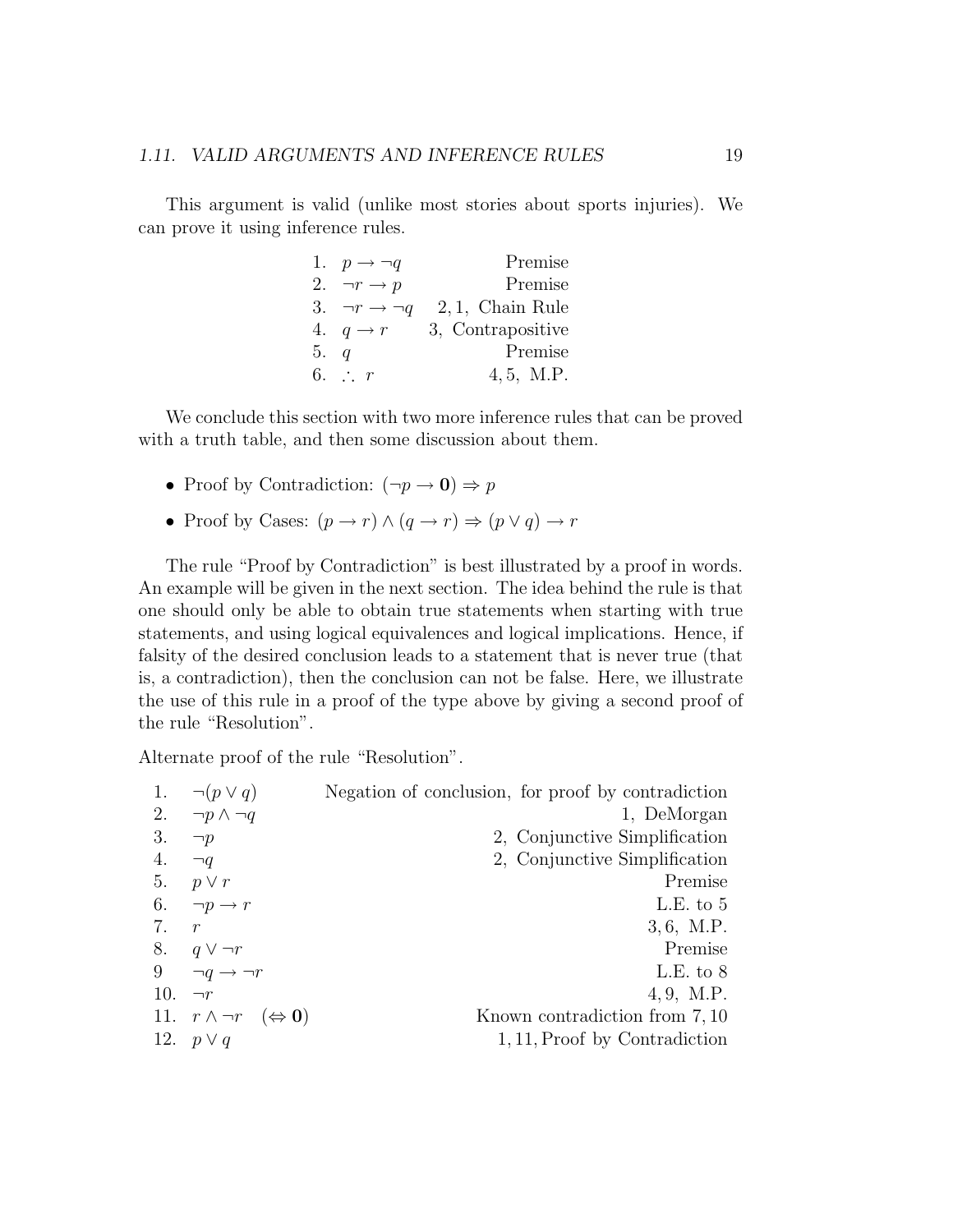The rule "Proof by Cases" is also best illustrated by a proof in words. It was mentioned in this section (as with proof by contradiction) to illustrate that the proof methods we will use have a basis in logic. The intuition for proof by cases is simple enough. If the truth of  $p$  guarantees the truth of a conclusion, r, and the truth of q guarantees the truth of r, and one of p and q must be true, then  $r$  must be true. The way this rule is applied is that if one of several cases must arise, and the desired conclusion holds in each case, then the premises logically imply the conclusion. An example is given in the next section.

### 1.12 Proofs in Words

Suppose you want to write a proof in words for a statement of the form "if p then q". That is, you wish to establish the theorem  $p \Rightarrow q$ . There are many techniques (methods) that can be tried. There is no guarantee of which method will work best in any given situation. Experience is a good guide, however. Once a person has written a few proofs, s/he gets a sense of the best thing to try first in any given situation.

To use the method of *direct proof* to show p logically implies q, assume p is true and then argue using definitons, known implications and equivalences that q must be true. The reason for assuming p is true comes from the definition of logical implication. In this case the first line of the proof is "Assume  $p$ ." and the last says, essentially, "q is true". What comes in between depends on  $p$  and  $q$ .

In the following example of a direct proof, we use the definition of an even integer: An integer n is *even* if there exists an integer k so that  $n = 2k$ .

**Proposition 1.12.1** If the integer n is even, then  $n^2$  is even.

Proof. Suppose that the integer  $n$  is even. Hence, there exists an an integer k so that  $n = 2k$ . Then,  $n^2 = (2k)^2 = 4k^2 = 2(2k^2)$ . Since  $2k^2$  is an integer,  $n^2$  is even.  $\square$ 

It is customary in mathematics to use a box to indicate the end (or absence) or an argument.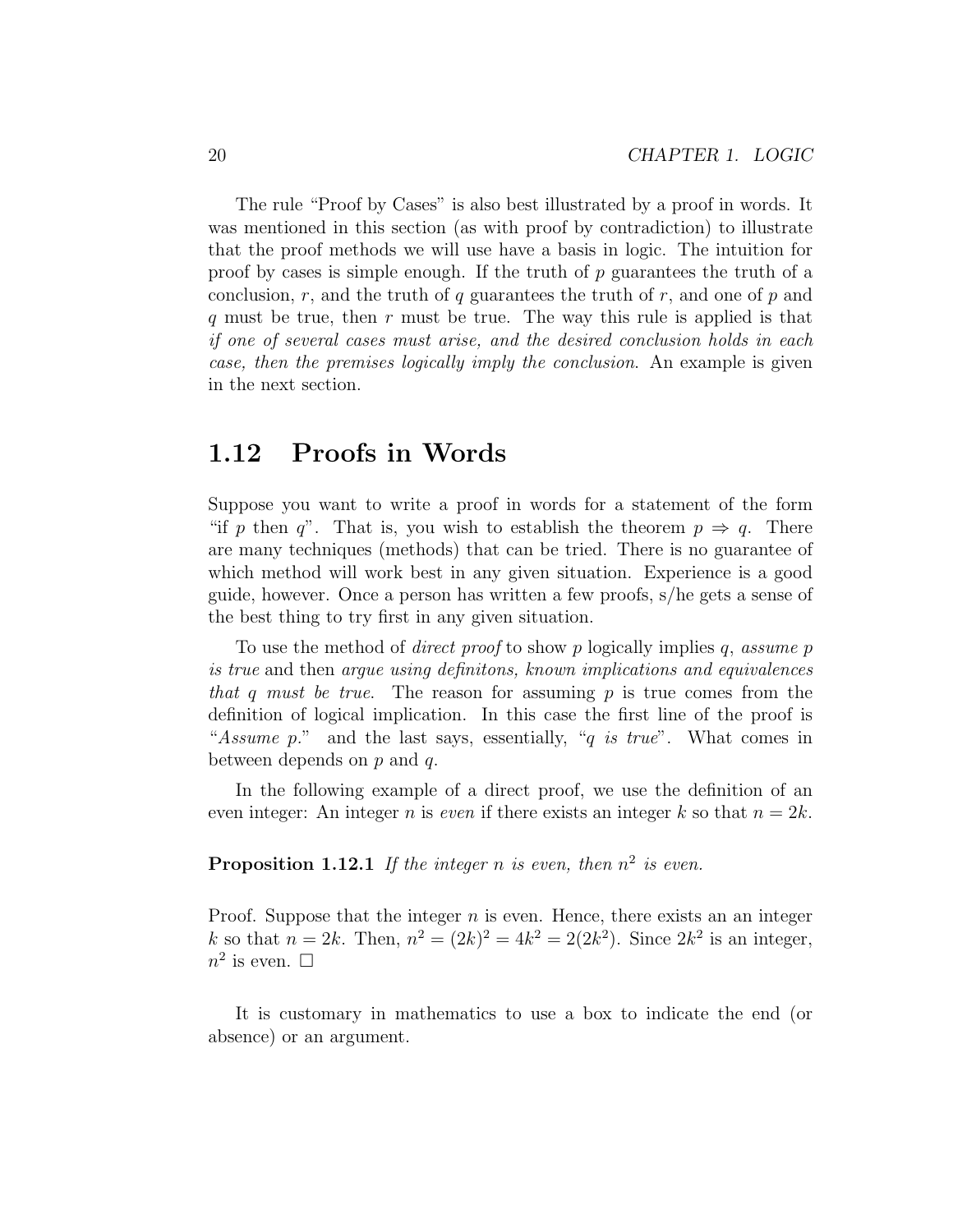Another proof technique is to prove the contrapositive. That is, assume q is false, and argue using the same things as above that  $p$  must also be false. This works since  $p \to q \Leftrightarrow \neg q \to \neg p$ . In this case the first line of the proof is "Assume  $\neg q$ ." and the last is, essentially, " $\neg p$  is true". This method is sometimes called giving an indirect proof. The motivation for the name comes from the fact that the logical implication is proved indirectly, by its contrapositive.

In the following example of proving the contrapositive, we use the definition of an odd integer: An integer  $n$  is *odd* if there exists an integer  $k$  so that  $n = 2k + 1$ .

#### **Proposition 1.12.2** If the integer  $n^2$  is even, then n is even.

Proof. Suppose that the integer  $n$  is not even, that is, it is odd. We want to show that  $n^2$  is odd. Since n is odd, there exists an an integer k so that  $n = 2k + 1$ . Then,  $n^2 = (2k+1)^2 = 4k^2 + 4k + 1 = 2(2k^2 + 2k) + 1$ . Since  $2k^2 + 2k$  is an integer,  $n^2$  is odd.  $\square$ 

Yet another technique is *proof by contradiction*. Such a proof begins by assuming  $q$  is false and, again proceeding as above, until deriving a statement which is a (logical) contradiction. This enables you to conclude that  $q$  is true. In such a situation, the first line of the proof is "Suppose  $\neg q$ ." and the proof ends with " We have obtained a contradiction. Therefore q."

Here is a classic example of proof by contradiction. It uses the definition of a rational number: a number  $x$  is *rational* if there exist integers  $a$  and  $b$ so that  $x = a/b$ . A number is *irrational* if it is not rational.

Put slightly differently,  $x$  is rational if it is a ratio of two integers. There are many ratios of integers that equal a given number. In particular, there is always one where the fraction  $a/b$  is in *lowest terms*, meaning that a and b have no common factors other than one.

## **Proposition 1.12.3**  $\sqrt{2}$  is not irrational.

Proof. Suppose  $\sqrt{2}$  is rational. Then there exist integers a and b so that  $\sqrt{2} = a/b$ . The integers a and b can be chosen so that the fraction  $a/b$  is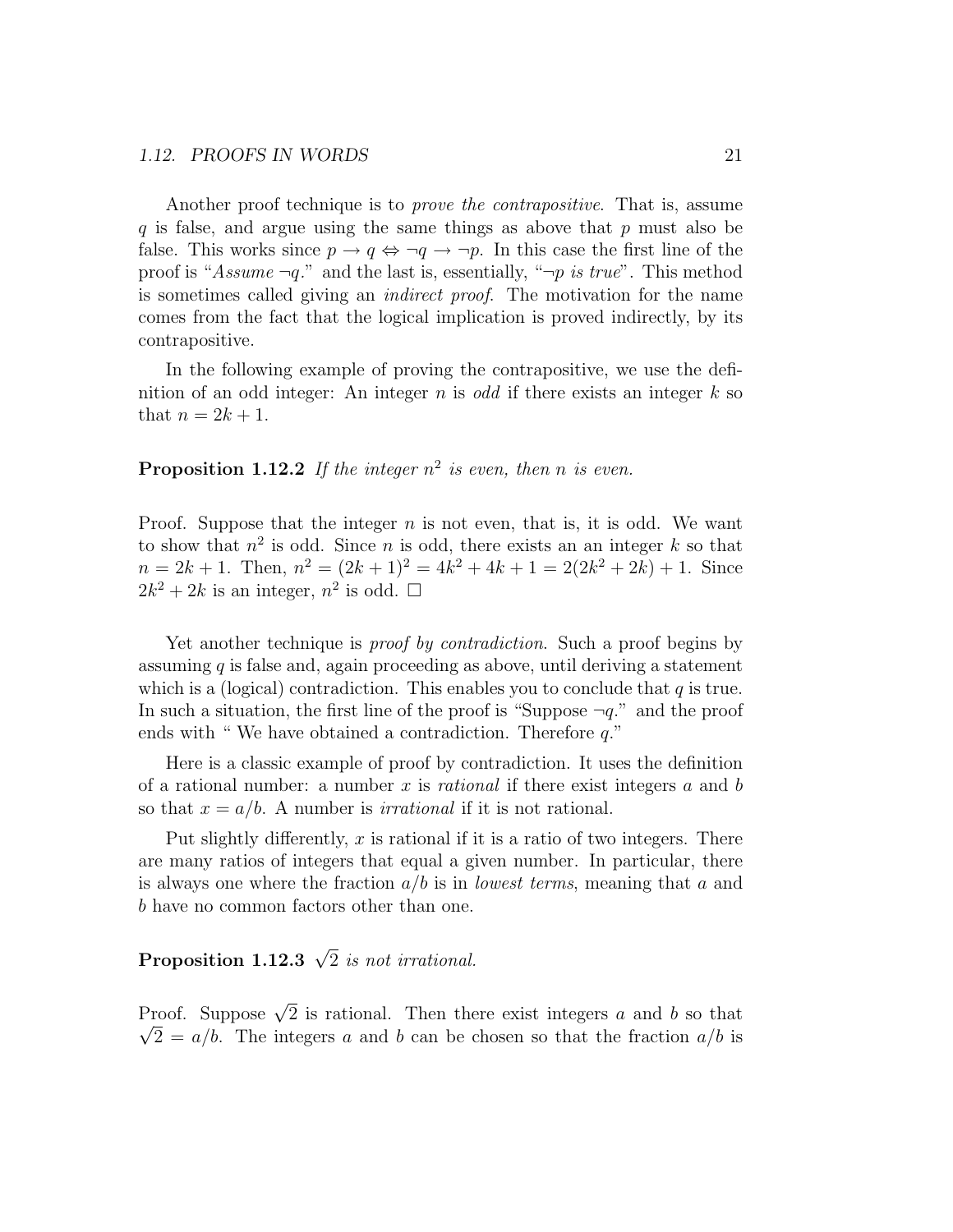in lowest terms, so that  $a$  and  $b$  have no common factor other than 1. In particular, a and b are not both even.

Since  $\sqrt{2} = a/b$ , we have that  $2 = (a/b)^2 = a^2/b^2$ . By algebra,  $2b^2 = a^2$ . Therefore  $a^2$  is even. By Proposition 1.12.2, a is even. Thus there exists an integer k so that  $a = 2k$ . It now follows that  $2b^2 = a^2 = (2k)^2 = 4k^2$ , so that  $b^2 = 2k^2$ . Therefore  $b^2$  is even. By Proposition 1.12.2, b is even.

We have now derived the contradiction  $(a \text{ and } b \text{ are not both even})$  and we nave now derived the contradiction (*a* and *b* are n<br>(*a* and *b* are both even). Therefore,  $\sqrt{2}$  is not rational.  $\Box$ 

Sometimes the hypotheses lead to a number of possible situations, and it is easier to consider each possibility in turn. In the method of proof by cases, one lists the cases that could arise (being careful to argue that all possibilities are taken into account), and then shows that the desired result holds in each case. It could be that different cases are treated with different proof methods. For example, one could be handled directly, and another by contradiction.

In the following example we make use the fact that every integer  $n$  can be uniquely written in the form  $3k + r$ , where k is an integer and r equals 0, 1, or 2. The integer  $r$  is the *remainder on dividing n by 3*. When the remainder equals 0 we have  $n = 3k$ , so that n is a multiple of 3.

**Proposition 1.12.4** If the integer  $n^2$  is a multiple of 3, then n is a multiple of 3.

Proof. We prove the contrapositive: if *n* is not a multiple of 3, then  $n^2$  is not a multiple of 3. Suppose  $n$  is not a multiple of 3. Then the remainder when n is divided by 3 equals 1 or 2. This leads to two cases:

Case 1. The remainder on dividing  $n$  by 3 equals 1.

Then, there exists an integer k so that  $n = 3k+1$ . Hence  $n^2 = (3k+1)^2$  $9k^2 + 6k + 1 = 3(3k^2 + 2k) + 1$ . Since  $(3k^2 + 2k)$  is an integer, the remainder on dividing  $n^2$  by 3 equals 1. Therefore  $n^2$  is not a multiple of 3.

Case 2. The remainder on dividing  $n$  by 3 equals 2.

Then, there exists an integer k so that  $n = 3k+2$ . Hence  $n^2 = (3k+2)^2$  $9k^2 + 12k + 4 = 3(3k^2 + 4k + 1) + 1$ . Since  $(3k^2 + 4k + 1)$  is an integer, the remainder on dividing  $n^2$  by 3 equals 1. Therefore  $n^2$  is not a multiple of 3.